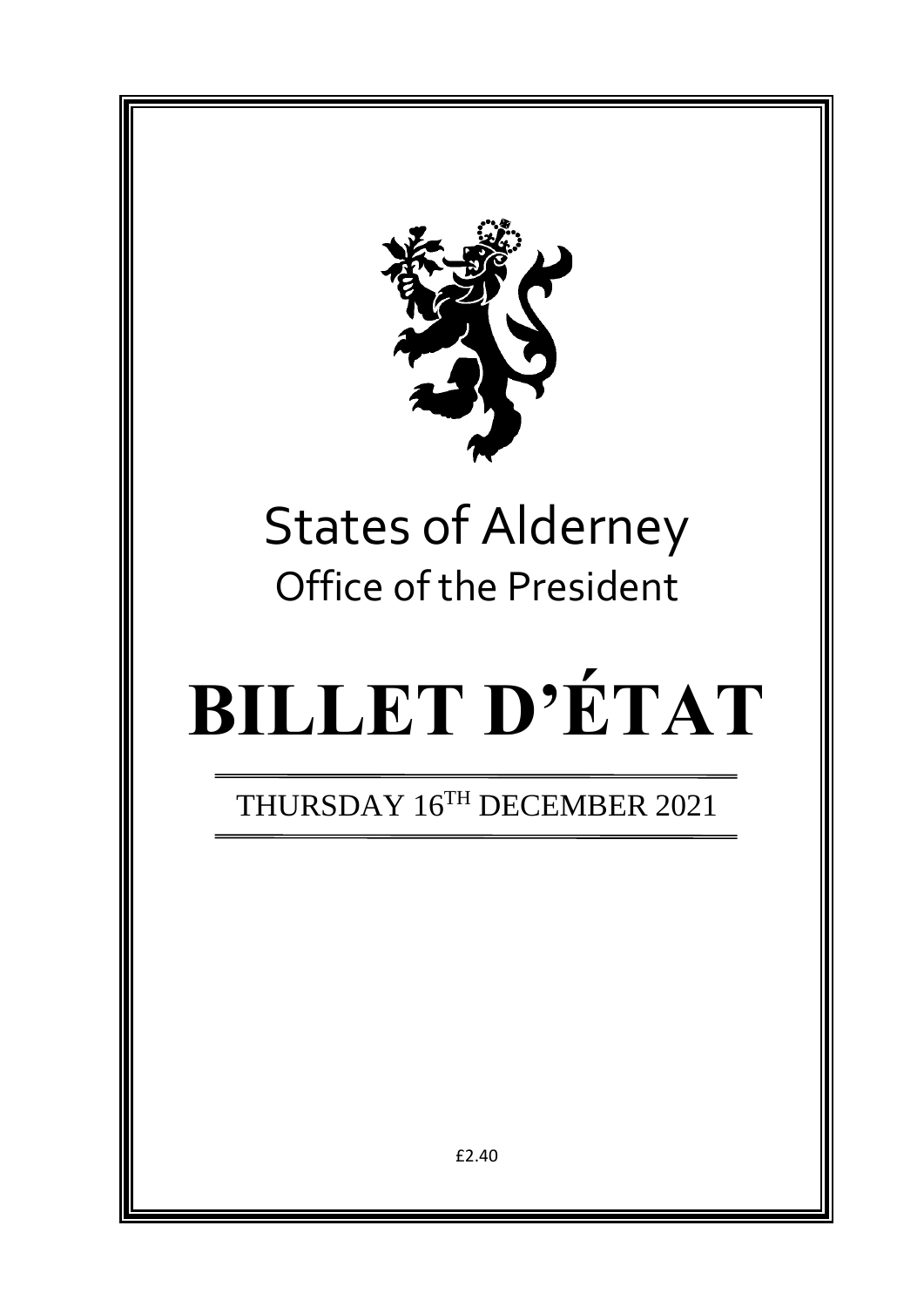## Billet d'État

### Thursday 16<sup>th</sup> December 2021

**Members of the States:**

**I have the honour to inform you that the Meeting of the States will be held at 2.30pm on Thursday 16 th December 2021.** 

**This will be preceded by the People's Meeting, which will be held on Wednesday 8 th December 2021 at 7.00pm in the Island Hall, convened by Mr Rhys Jenkins.**

**William Tate President**

#### **Item I Emergency Powers (Coronavirus) (General Provision) (Bailiwick of Guernsey) (No.13) Regulations, 2021**

**The following letter was received from Mr Bill Abel, Chairman of the Policy and Finance Committee:-**

"These Regulations are emergency regulations made by the Civil Contingencies Authority under Part 3 of the Civil Contingencies (Bailiwick of Guernsey) Law, 2012 ('the Law"). They are made on the occurrence of an emergency, within the meaning of the Law, in the Bailiwick arising from the urgent need to prevent, control or mitigate the spread of the virus Severe Acute Respiratory Syndrome Coronavirus 2 and the disease caused thereby, COVID-19 (referred to together in these regulations as coronavirus). They are prefaced with a statement by the Civil Contingencies Authority, as required by section 12(2) of the Law. COVID-19 was made a notifiable disease for the purposes of the Public Health Ordinance, 1936 on 10th February 2020.

These Regulations revoke and re-enact (with modifications) regulations previously made by the Civil Contingencies Authority in respect of the coronavirus pandemic.

These Regulations came into force on the 24th November 2021 and shall have temporary effect only in accordance with the provisions of section 16 (duration and scrutiny of emergency regulations) of the Law.

#### *Part I - screening, assessment and powers to detain etc.*

This Part places a requirement to self-isolate on persons arriving in the Bailiwick, enables the Medical Officer of Health to place restrictions and requirements on other persons who are or who may be infected with coronavirus, and makes provision in respect of related matters, including powers for the Medical Officer of Health to impose screening requirements, to detain people and to require people to self-isolate. The provisions also create criminal offences and confer powers of enforcement on police officers, and provide for appeals against requirements or restrictions imposed under this Part by the Medical Officer of Health (as well as in respect of determinations concerning vaccination status and decisions in respect of specific conditions imposed on Critical Workers) to be made to the Royal Court.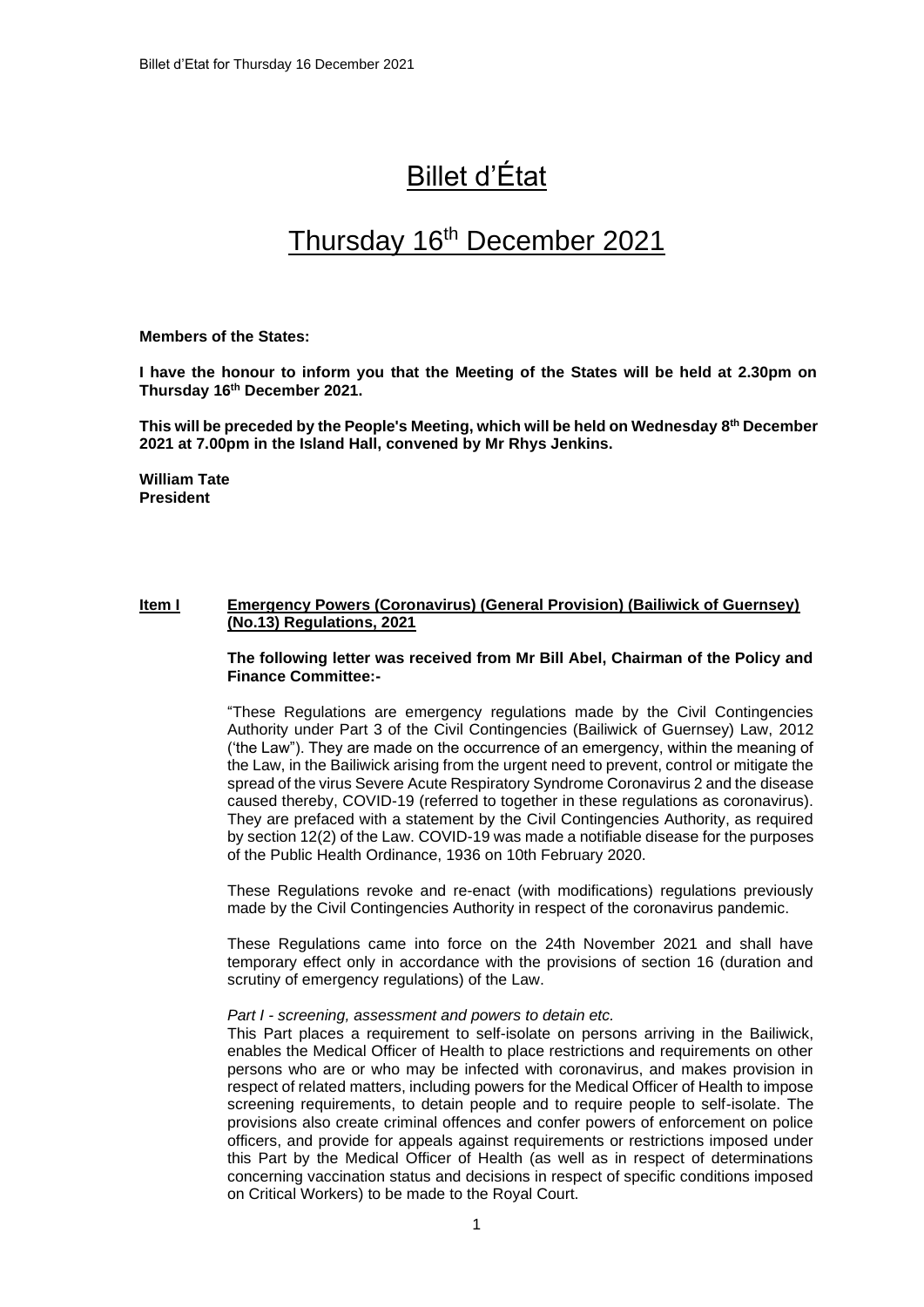Regulation 4 gives effect to Schedule 1, which makes provision in respect of Critical Workers. A person who has been granted a Critical Worker Exemption will have to selfisolate in accordance with, and otherwise comply with, the provisions of Schedule 1.

Schedule 2 to these regulations, which is given effect by regulation 5, provides for reduced, or no, self-isolation to be undertaken by persons who arrive from a place specified as a Green List Country or a Red List Country on the States of Guernsey website, and who elect to comply with the testing requirements set out therein.

Arrivals from Green List Countries are treated differently depending on whether they have a full vaccination history within the meaning of the Regulations. It imposes a requirement on arrivals from Green List Counties with a lull vaccination history to take on their day of arrival a self-administered lateral flow test for COVID 19 provided to them on arrival; to report any positive test results to Public Health; and to comply with any direction given to them on so doing. It makes a failure (without reasonable excuse) to comply with these requirements a criminal offence. The Regulations also impose a requirement to pay a fee for the provided tests before travel.

This Part also provides for 'Blue Arrivals" — that is, persons (including children) arriving in the Bailiwick from within the Common Travel Area - to be free from self-isolation on arrival.

Finally, this Part provides that a person (other than a child under 5) who does not wish to undergo any testing on arrival has to self-isolate for 10 days on arrival.

#### *Part II — miscellaneous and final*

Schedule 3 to these Regulations, which is given effect by regulation 20, sets out the modifications to be made to mental health legislation having effect in the Bailiwick. Paragraphs 4 and 5 modify the Mental Health Review Tribunal Procedure Rules,2012 to provide that the Mental Health Review Tribunal may properly he constituted according to specified criteria.

I would be grateful if "The Emergency Powers (Coronavirus) (General Provision) (Bailiwick of Guernsey) (No.13) Regulations, 2021" are placed before the next meeting of the States of Alderney with an appropriate proposition.

Bill Abel, Chairman

**The States of Alderney is asked not to annul "The Emergency Powers (Coronavirus) (General Provision) (Bailiwick of Guernsey) (No.13) Regulations, 2021"**

Proposed by Mr Bill Abel Seconded by Mr Alex Snowdon

#### **Item II Emergency Powers (Coronavirus) (General Provision) (Bailiwick of Guernsey) (No.13) (Amendment) Regulations, 2021**

**The following letter was received from Mr Bill Abel, Chairman of the Policy and Finance Committee:-**

"These Regulations are emergency regulations made by the Civil Contingencies Authority under Part 3 of the Civil Contingencies (Bailiwick of Guernsey) Law, 2012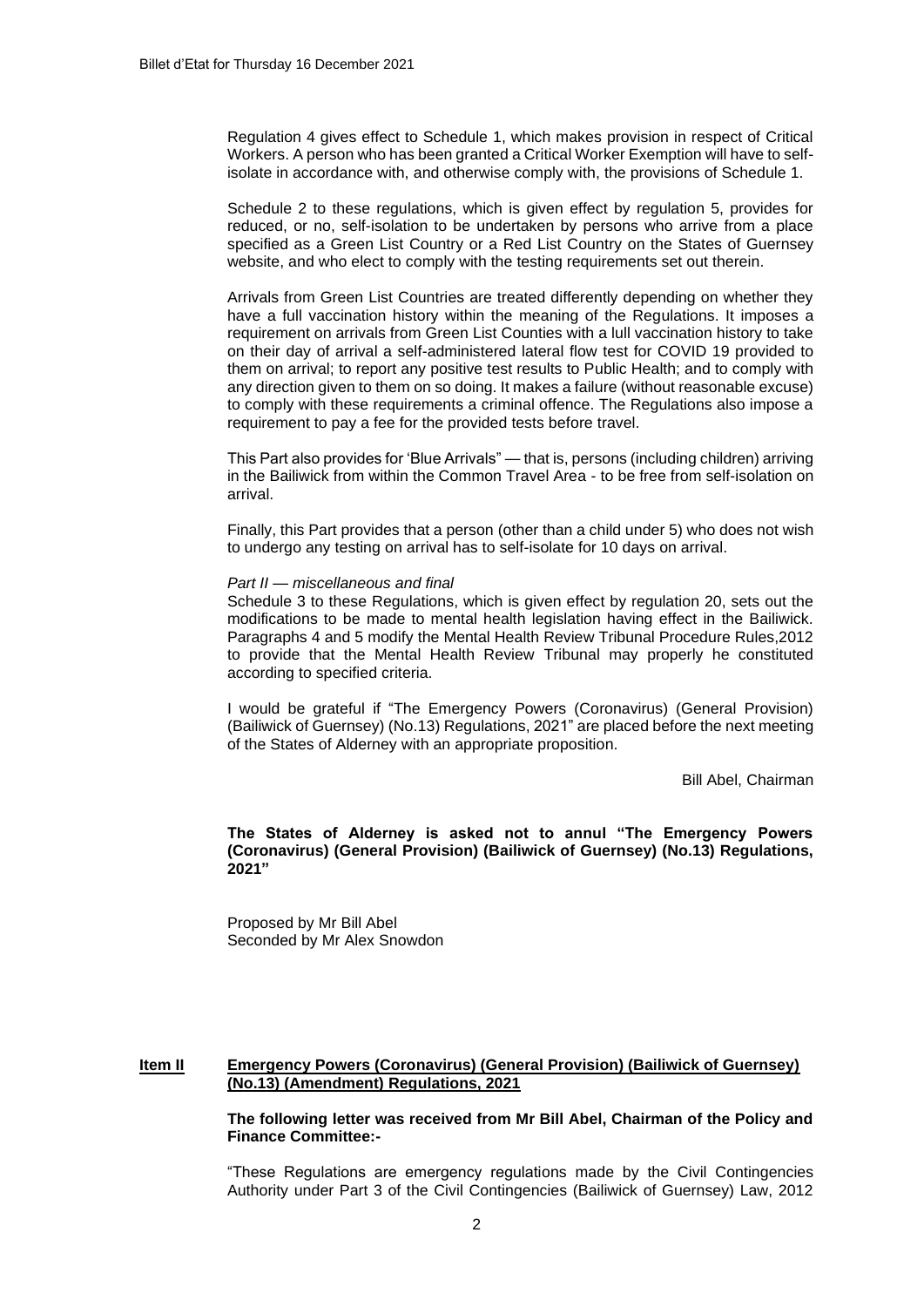('the Law"). They are made on the occurrence of an emergency, within the meaning of the Law, in the Bailiwick arising from the urgent need to prevent, control or mitigate the spread of the virus Severe Acute Respiratory Syndrome Coronavirus 2 and the disease caused thereby, COVID-19 (referred to together in these regulations as coronavirus). They are prefaced with a statement by the Civil Contingencies Authority, as required by section 12(2) of the Law. COVID-19 was made a notifiable disease for the purposes of the Public Health Ordinance, 1936 on 10th February 2020.

These Regulations amend the Emergency Powers (Coronavirus) (General Provision) (Bailiwick of Guernsey) (No. 13) Regulations, 2021. The amendments impose a requirement on Blue Arrivals of 5 years of age and over to take self-administered lateral flow tests for COVID-19 provided to them on arrival, to report any positive test results to Public Health, and to comply with any direction given to them on so doing. It makes a failure (without reasonable excuse) to comply with these requirements a criminal offence. The Regulations also impose a requirement to pay a fee for the provided tests before travel.

The amendments also require fully vaccinated arrivals from Green List Countries to take a day of arrival test, and to self-isolate until a negative result is received, and for all arrivals from Green List Countries of between 5 and 11 years of age to take lateral flow tests in the same way as Blue Arrivals, in addition to the existing isolation requirements in respect of such children. Finally, the amendments make the wearing of face-coverings mandatory (subject to certain specified exceptions) for persons of 12 years and over in shops, pharmacies, banks, and post offices, on public transport, and in the parts of government-owned premises, such as Beau Sejour and Sir Charles Frossard House, to which the public have a right of access.

These Regulations came into force on 1st December, 2021, and shall have temporary effect only in accordance with the provisions of section 16 (duration and scrutiny of emergency regulations) of the Law.

I would be grateful if "The Emergency Powers (Coronavirus) (General Provision) (Bailiwick of Guernsey) (No.13) (Amendment) Regulations, 2021" are placed before the next meeting of the States of Alderney with an appropriate proposition.

Bill Abel, Chairman"

**The States of Alderney is asked not to annul "The Emergency Powers (Coronavirus) (General Provision) (Bailiwick of Guernsey) (No.13) (Amendment) Regulations, 2021"**

Proposed by Mr Bill Abel Seconded by Mr Alex Snowdon

#### **Item III The Companies (Alderney) (Amendment) Ordinance, 2021**

#### **The following letter was received from Mr Bill Abel, Chairman of the Policy and Finance Committee:-**

"In advance of the MONEYVAL evaluation, the Greffier has been working with the Director of Financial Crime Policy in the States of Guernsey, in relation to what information the Alderney Registry should obtain from Alderney Companies. Considering changes to the Guernsey framework which came into effect earlier this year, it has been apparent that the Alderney framework should also be updated. The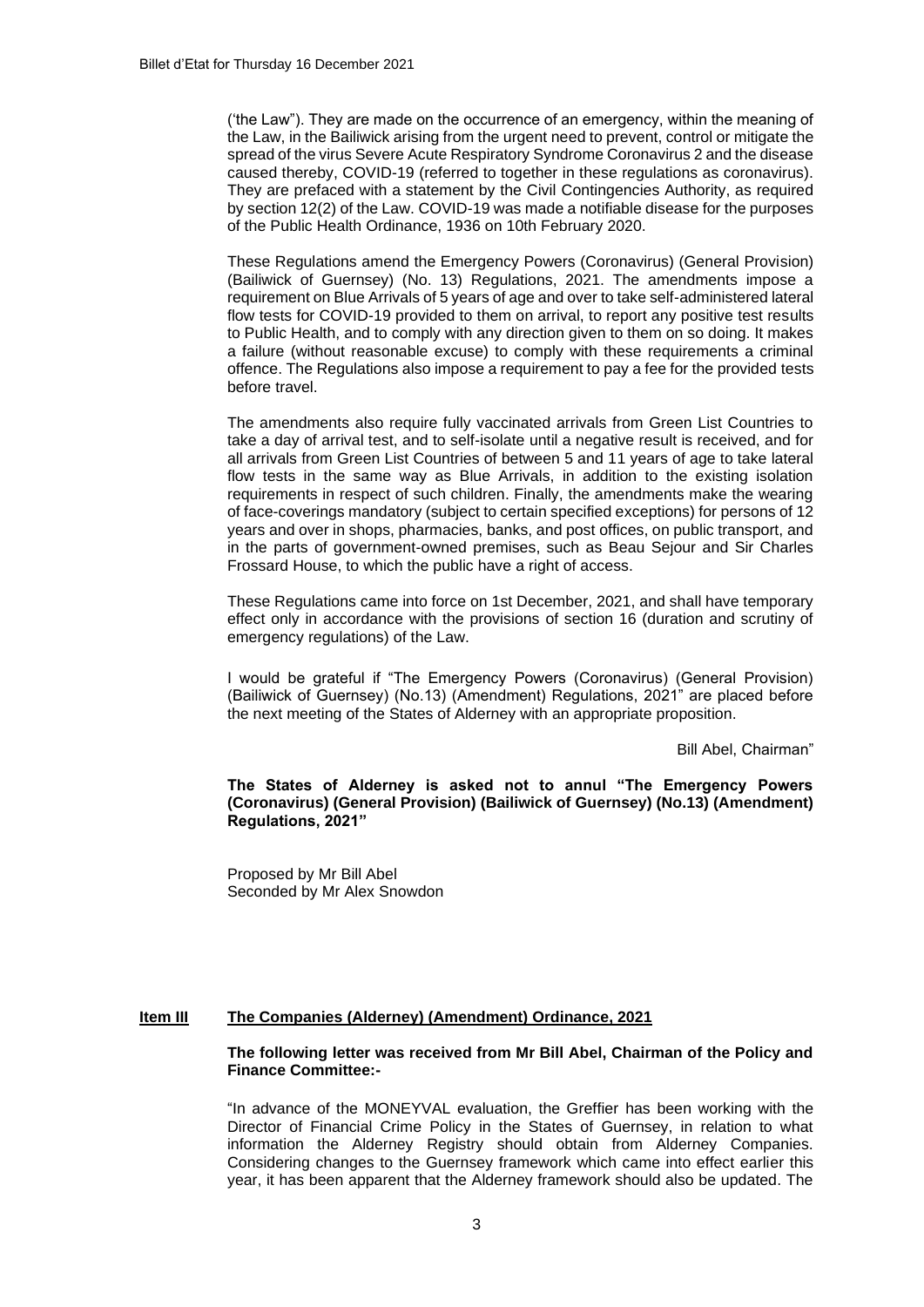Ordinance will revise the annual validation requirements for Alderney companies from 2022 in two respects.

Firstly, the registry does not know enough about the activities of companies on the register; registry officers have to rely on their own knowledge of what companies do as there is no requirement for companies to advise us of this. This is a gap in being able to administer the register effectively in line with MONEYVAL's expectations. No authority in Alderney can form a view of the totality of risks to the jurisdiction of the companies formed here. This understanding of risk and effectiveness of administration of the accuracy of information on the register will be important themes of the MONEYVAL evaluation. The Greffier's aim is to provide guidance for completion of this information so that each company is provided with something useful from rather than an overarching and general response.

Secondly, of the other changes to the Guernsey framework, one more is included in the Ordinance, namely confirmation as to whether the resident agent of the company has needed to check, by the issue of a notice, whether or not a particular person actually is a beneficial owner of a company. Clearly, if a notice has been issued, then this will trigger a follow-up question as to why it was needed.

Overall, the amendment ordinance is reduced from what has been put in place in Guernsey. This is because the Greffier would like to make sure that developments in Alderney are manageable for all concerned. It should be easy for those administering companies to provide the registry with the additional information, it will be reasonably easy for the registry to deal with the additional data and it will significantly boost the registry's ability to emerge well from the MONEYVAL evaluation.

It is important that this Ordinance is considered by the States of Alderney at its December meeting to enable the changes to be made in time for the additional information to be requested on the Annual Returns which will be filed in January 2022.

I would be grateful if the "Companies (Alderney) (Amendment) Ordinance, 2021" is placed before the next meeting of the States of Alderney with an appropriate proposition.

Bill Abel, Chairman"

**The States of Alderney is asked to approve "The Companies (Alderney) (Amendment) Ordinance, 2021".**

Proposed by Mr Bill Abel Seconded by Mr Kevin Gentle

#### **Item IV Alderney Property Tax (Amendment) Ordinance 2021**

#### **The following letter was received from Mr Bill Abel, Chairman of the Policy and Finance Committee:-**

The States must, by way of Ordinance, set the level at which the Alderney Property Tax will be charged for the calendar year.

A 2.3% increase to all categories of Alderney Property Tax, based on the Guernsey RPIX increase as at June 2021, was agreed by the States at its meeting on 20<sup>th</sup>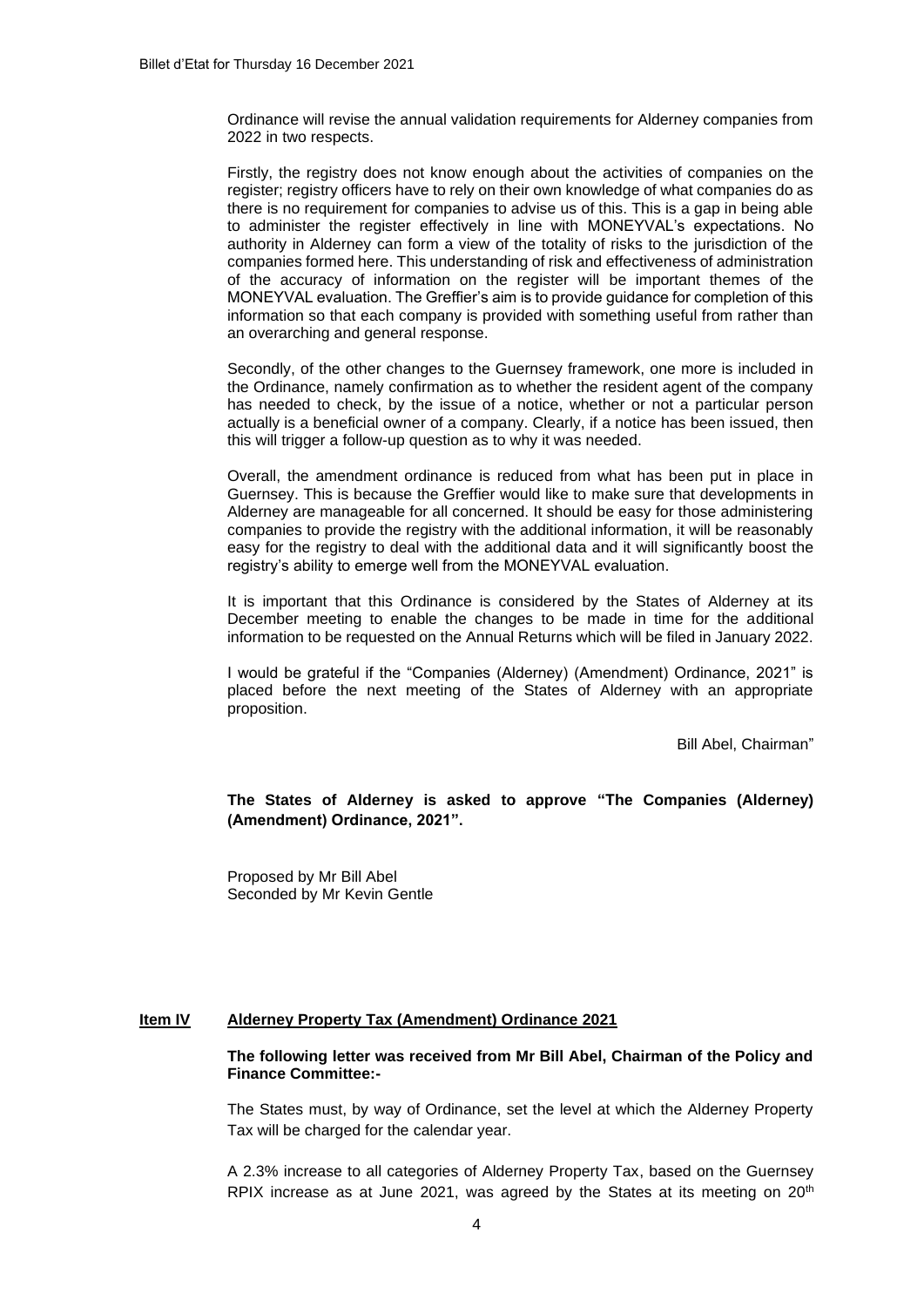October 2021. The tariffs to apply from 1<sup>st</sup> January 2022, are set out in the attached Ordinance which was agreed by the Policy and Finance Committee at its meeting on 25th November 2021.

I would be grateful if "The Alderney Property Tax (Amendment) Ordinance, 2021" would be placed before the next meeting of the States of Alderney with an appropriate proposition.

Bill Abel, Chairman

**The States of Alderney is asked to approve "The Alderney Property Tax (Amendment) Ordinance, 2021".**

Proposed by Mr Bill Abel Seconded by Mr Christian Harris

#### **Item V Occupier's Rate (Level for 2022) Ordinance, 2021**

#### **The following letter was received from Mr Bill Abel, Chairman of the Policy and Finance Committee:-**

"The States moved to a new system of Property Tax from 2021 which replaced the Occupier's Rate. The enabling legislation for the Occupier's Rate remains in force and a zero rate has been agreed for 2022.

I enclose a draft Ordinance entitled "The Occupier's Rate (Level for 2022) Ordinance, 2021" which was considered by the Policy and Finance Committee at their meeting on the 25th November, 2021.

I would be grateful if "The Occupier's Rate (Level for 2022), Ordinance, 2021" would be placed before the next meeting of the States of Alderney with an appropriate proposition.

Bill Abel, Chairman"

#### **The States of Alderney is asked to approve "The Occupier's Rate (Level for 2022) Ordinance, 2021".**

Proposed by Mr Bill Abel Seconded by Mr Christian Harris

#### **Item VI The Investigation of Air Accidents & Incidents Legislation**

**The following letter was received from Mr Bill Abel, Chairman of the Policy and Finance Committee:-**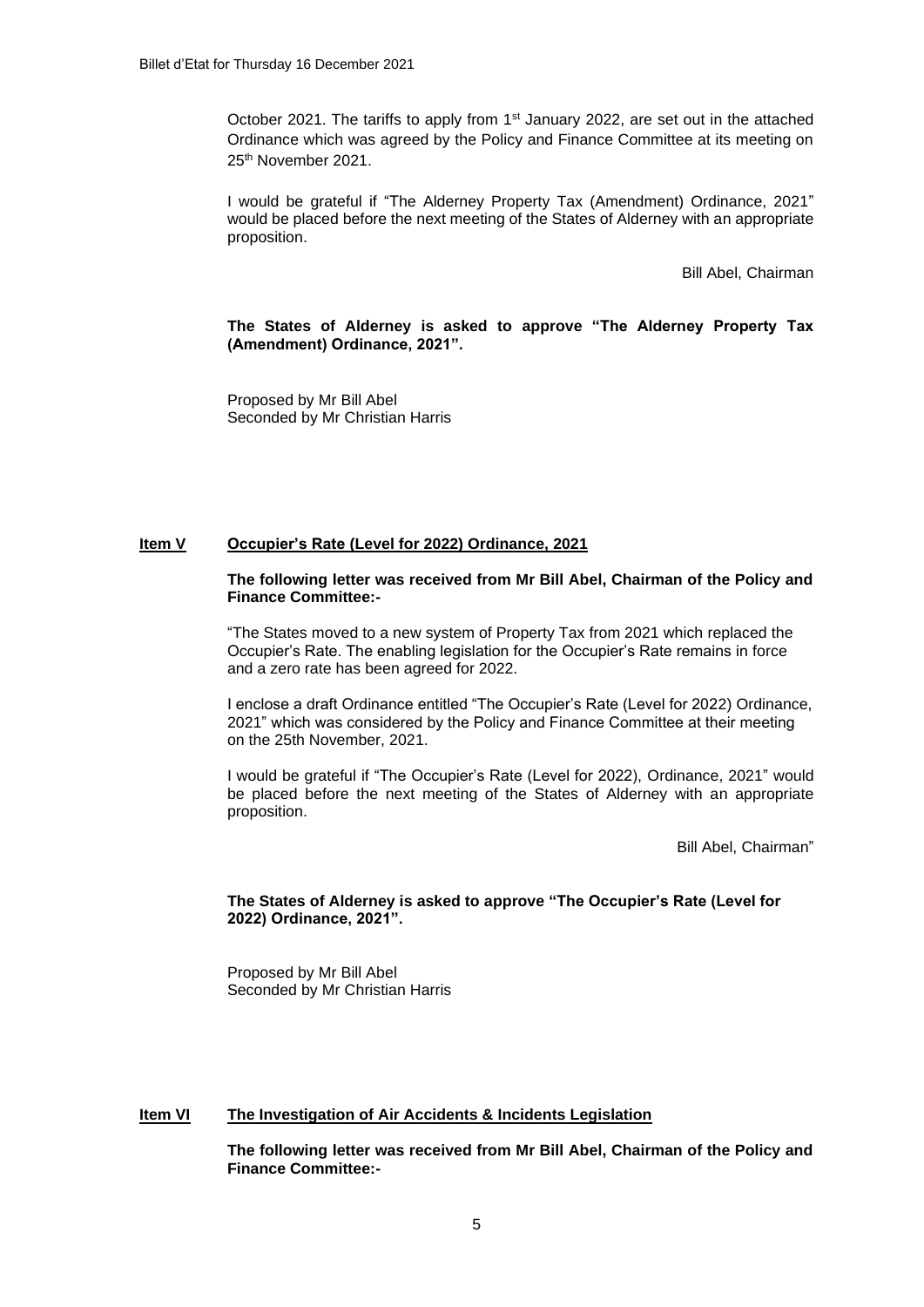"The UK has requested the Bailiwick of Guernsey to update its legislation regarding air accident investigations in advance of the International Civil Aviation Organization (ICAO) investigation taking place in mid-2022.

The Strategy and Policy Function in Guernsey is working in conjunction with St James' Chambers in order to achieve this.

This process will necessitate:

- the introduction of the latest UK legislation relating to air accidents and incident investigation,
- the implementation of Regulation (EU) No 996/2010 on the investigation and prevention of accidents and incidents in civil aviation ("Regulation 996/2010"), as subsequently amended by EU Regulations and as modified by the UK due to its exit from the EU,
- the implementation of requirements set out in Annex 13 to the Chicago Convention (which applies to the Bailiwick).

and would be achieved by way of an Order in Council and an Ordinance made under the European Communities (Implementation) (Bailiwick of Guernsey) Law, 1994.

The proposed Order in Council would extend the Civil Aviation (Investigation of Air Accidents and Incidents) Regulations 2018/321 ("the 2018 Regulations") to the Bailiwick with modifications; and revoke and replace the previous Order in Council which extended the previous regulations.

The 2018 Regulations, as extended with modifications, would principally:

- designate the Air Accident Investigation Bureau ("AAIB") as the safety investigation authority for the Bailiwick of Guernsey,
- state that the sole objective of a safety investigation is the prevention of accidents and incidents (without the apportionment of blame or liability),
- give effect to the appointment of the UK Chief Inspector of Air Accidents and other Inspectors in the Bailiwick for the purposes of these Regulations,
- confer powers and duties on the Chief Inspector and other Inspectors in relation to safety investigations (including providing any person whose reputation could be adversely affected by a safety investigation report with relevant information to permit that person to make written representations on the report), and
- implement the relevant requirements of the Chicago Convention.

The Ordinance would implement Regulation 996/2010 for the purposes of the Bailiwick, with suitable modifications, which makes provision to ensure high quality civil aviation safety investigations. It also includes rules concerning the timely availability of information relating to all persons and dangerous goods on board an aircraft involved in an accident and aims to improve the assistance to the victims of air accidents and their relatives.

Following further discussion with St James' Chambers, we now understand that it will be necessary for the three legislative assemblies of the Bailiwick to each make an Ordinance under the European Communities (Implementation) (Bailiwick of Guernsey) Law, 1994, as amended, so that the EU Regulation might be implemented throughout the Bailiwick. Law Officers Chambers advise that this will essentially be the same Ordinance amended to read 'Guernsey', or 'Alderney', or 'Sark, as necessary; however, it would require the matter to be considered by the States of Alderney in a Billet d'État prior to the Ordinance being drafted.

Following the approval of the Policy & Resources Committee and the Committee *for*  Economic Development, the Policy Letter and Propositions relating to 'The Investigation of Air Accidents and Incidents' has been lodged with H.M. Greffier for debate by the States of Deliberation. It is intended that the item will be debated at the States' meeting commencing 15<sup>th</sup> December 2021.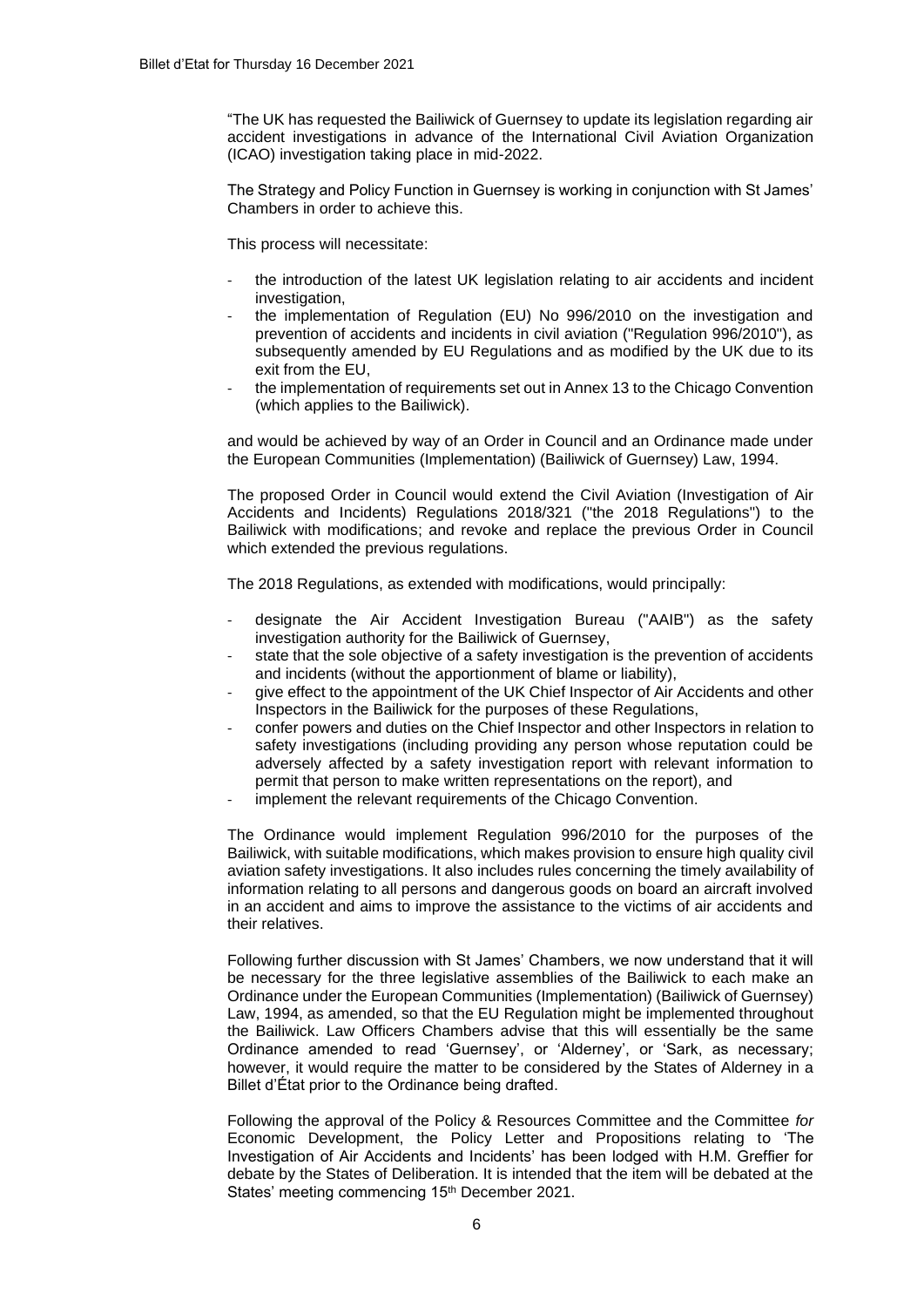The Policy Letter and Propositions have been drafted in such a way as to enable the same Policy Letter to be presented to the parliaments of Alderney and Sark, as well as Guernsey.

I would be grateful if this matter is placed before the next meeting of the States of Alderney with an appropriate proposition.

Bill Abel, Chairman

**The States of Alderney is asked to decide:-**

**Whether, after consideration of the Policy Letter entitled "The Investigation of Air Accidents and Incidents" dated 28th October 2021 they are of the opinion:-**

- **1. to agree that the legislation which currently applies to the Bailiwick of Guernsey regarding the investigation of air accidents and incidents is updated, in particular to implement: (a) Annex 13 to the Chicago Convention as required; and (b) Regulation (EU) 996/2010 on the investigation and prevention of accidents and incidents in civil aviation.**
- **2. to signify their agreement to the substance of the proposed Order in Council (set out in paragraphs 4.2 and 4.3 of the Policy Letter dated 28th October 2021) for the purposes of Article 72A of the Reform (Guernsey) Law, 1948, as amended.**
- **3. to direct the preparation of such legislation as may be necessary to give effect of the above decisions.**

Proposed by Mr Bill Abel Seconded by Mr Ian Carter

#### **Item VII Annual Reports of States Committees for 2021**

**On 4 May 1977, the States resolved to instruct all committees to prepare an annual report, and for that report to be debated at the December States Meeting.**

#### **(i) Annual Report of the Policy and Finance Committee**

#### **The following report was received from Mr Abel, Chairman of the Policy and Finance Committee:-**

"This year has been a start of a new term for States Members with the addition of 3 new members and the re-election of 2 previous members. Outgoing members are thanked for their hard work and many years of service.

Although we have had a difficult year there have still been many positives:

- The appointments of Ms Kathryn Jones as our Chief Executive, and Mrs Liz Maurice as our States Treasurer;
- The continuing level of Staycations;
- Increased property sales;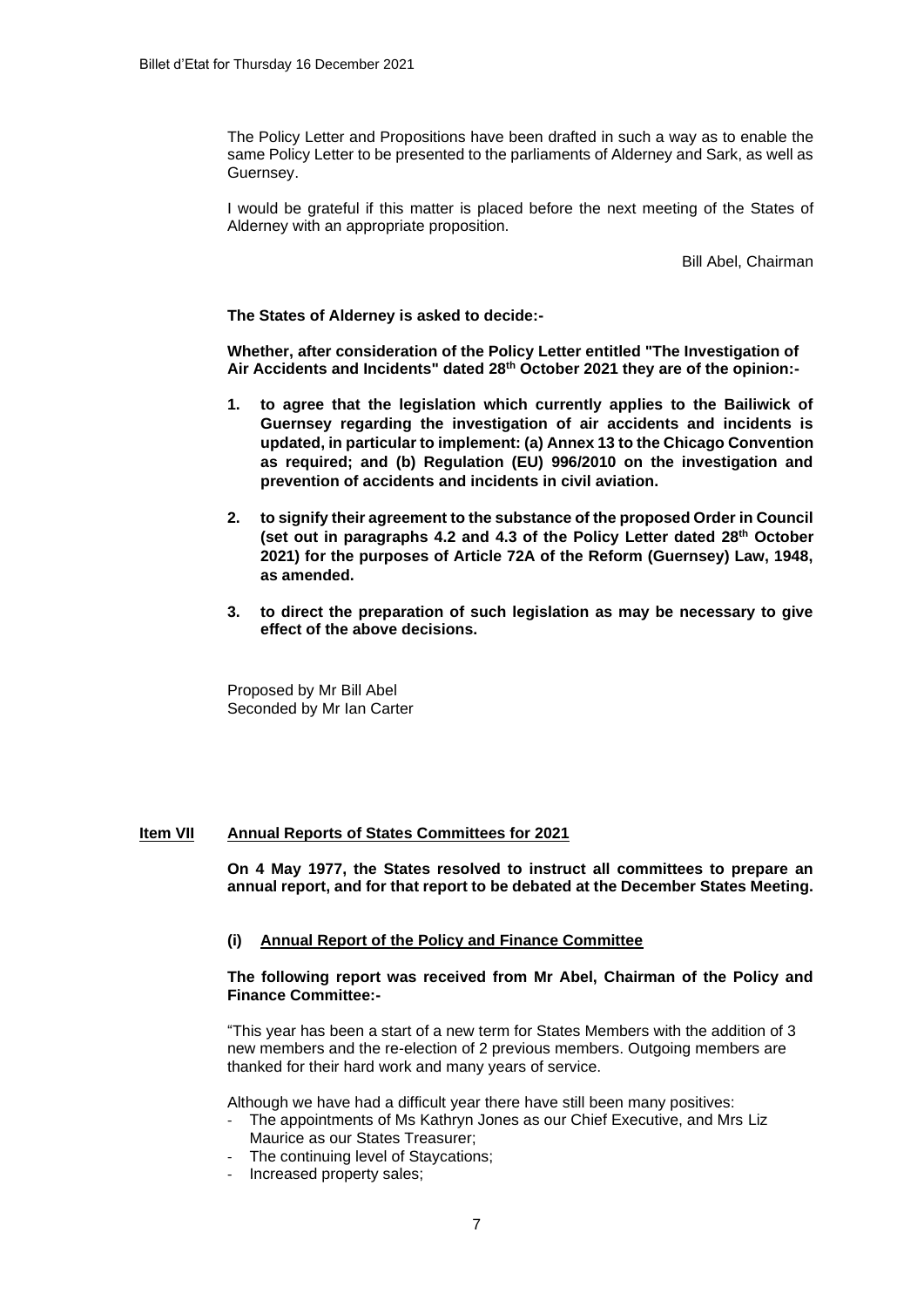- Excellent Relationships and support from the new Guernsey States members and Civil Service;
- New Aurigny Management;
- The Conclusion of the Public Service Obligation (the PSO) agreement with Auriany:
- Approval of funds for the Connaught Extension:
- The Economic Development Sub- Committee position has been consolidated and non-voting members added;
- The first step in the introduction of Employment Law for Alderney;

This year we have continued with:

- Managing the impacts and effects of the Covid pandemic;
- Brexit and Free Trade Agreement issues and related legislation;
- Transport links with the Little Ferry service, the PSO, and the re-introduction of Southampton flights;
- Bailiwick and Alderney Legislation
- Developing a fit-for-purpose civil service structure;
- Support to smaller businesses and Island events.

In addition, the following key issues are being progressed:

- Housing:
- Health and Social Care and the required facilities;
- Community/Education Sports Facilities Pool and Sports Hall;
- Early years and Nursery facilities;
- Formation of Working Groups to progress the work:
- Improved Communication and Openness.

#### **The continuing Covid pandemic**

In January 2021, the Island went into lockdown again and although it was shorter than that of 2020 it still had a major impact on the Community with the application of isolation requirements, and travel restrictions both in and out, and between the Islands of the Bailiwick.

With Alderney's lower risk profile, we were able to exit this lockdown earlier than Guernsey, with travel restrictions and isolation requirements having been reduced in phases, from May onwards, such that these are now limited.

The continued Guernsey support to Alderney's businesses and working people throughout the year is recognised and they are to be thanked.

The significant step in the fight against Covid, was the introduction of the vaccination programme from April with the majority of our over 18-year-olds having received the vaccine by the end of August. The vaccination programmes continue with 'boosters'; and the vaccination of 16- and 17-year-olds and now 12- to 15-year-olds.

As part of the restrictions and controls on travel, Welcome Teams have been set up at the harbour and the airport to determine the origin and status of people arriving on the Island via the Travel Tracker app; and to assist and advise on the required Covid tests and isolation levels. The role of the Welcome Teams continues as the Bailiwick travel restrictions remain in place; and their responsibilities now include the issuing of Lateral Flow Tests that are being used by the Community in 'Living Responsibly' with Covid. The Welcome Teams are to be congratulated for their enthusiasm and patience when dealing with travellers.

Covid will continue to be with us well into the future and we will have to adapt in many ways to minimise its impact. Sadly this has now been underlined by the identification of the Omicron variant and the rapid global response!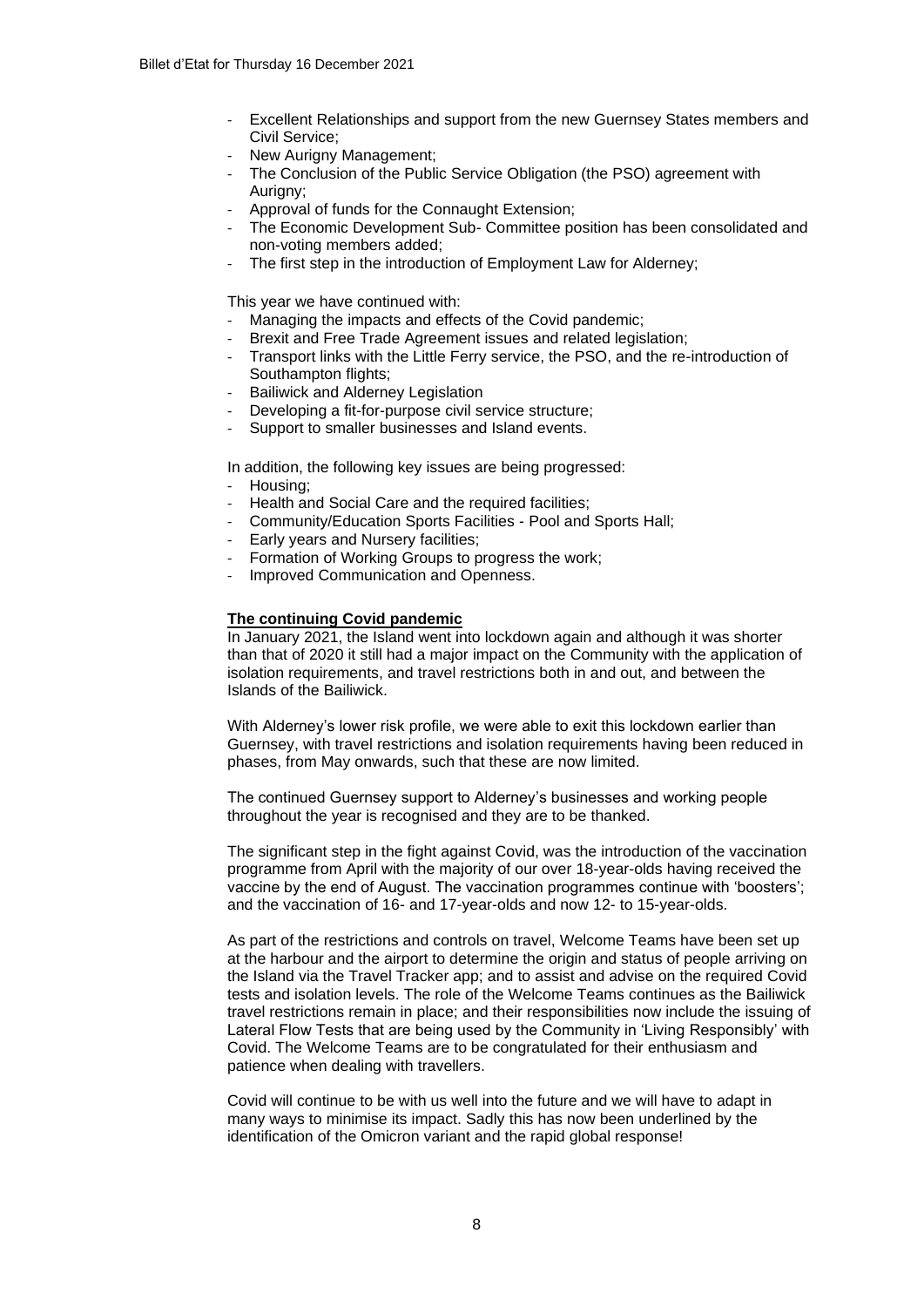#### **Legislation**

Extensive Bailiwick legislation has been required in terms of the Emergency Powers Regulations; Brexit; Trade Agreements; Medicines and Vaccines; and other more Bailiwick focused laws and Ordinances. Successfully finalising Fishing Licensing Legislation for vessels using Bailiwick Waters is currently a priority for the Bailiwick and the more consultative process with France and Normandy, should minimise any possibility of 'push-back'.

For Alderney, we have finalised our first step in the introduction of employment law with The Conditions of Employment (Alderney) Law 2021 and, after further input by the Guernsey Financial Services Commission, the States of Alderney has passed the Partnership & Limited Partnership Laws which have now been forwarded for approval to the UK's Privy Council.

In the coming year, the following Legislation will be progressed:

- To meet our Environmental commitments Single Use Plastics; and
- Employment legislation such as minimum wage and contracts of employment to align with Bailiwick and Global standards and to attract and retain working people.

#### **Transport links**

As we all know Aurigny is under 'new management' and from our dealings with the new CEO, Nico Bezuidenhout, this is a very welcome step. He is focused on the ongoing profitability of Aurigny and as part of this to maintain Alderney service levels to both Guernsey and Southampton.

The PSO between the States of Guernsey (STSB) and Aurigny, on behalf of Alderney, has been concluded and is in place for 5 years with a subsidy of £2 million/year. Aurigny are confident that they can maintain service levels and operate successfully within this subsidy level.

A concern is whether service levels can be maintained during the winter period when aircraft are unavailable for some weeks on maintenance. However, Aurigny have indicated that if there is a major outage during these periods that they will bring in another aircraft; which has recently been confirmed by the introduction of a Twin Otter.

The project on both the refurbishment and lengthening of the runway has continued for longer than anticipated. As has been discussed, the longer runway will allow Aurigny to standardise on an ATR72 fleet and contain costs such that no further subsidies are required on the Alderney routes. However, the longer runway is seen as 'future-proofing' transport links for Alderney and is key for critical Medivac services; and for the economy as it will allow access by business jets and planes. Meetings are to be held, in December, with members of the Guernsey STSB and Ports Authority; the CEO of Aurigny; Alderney States Members; and the Chamber of Commerce to discuss the refurbishment and lengthening of the runway. Following these meetings a Community presentation and question and answer session is also planned.

The Little Ferry, after a late start and with a continued subsidy from the States, again ran for the summer season and proved to be well utilised by all.

The Economic Development Committee has already invited expressions of interest for the provision of ferry services for 2022 and this, in terms of the PSO, will require discussions with Aurigny.

#### **Economy**

As per the Annual Financial report to the States in October expenditure has been contained and with the continued Staycations the Island's revenues have been bolstered by significant amounts from Property taxes. With the ability of Alderney to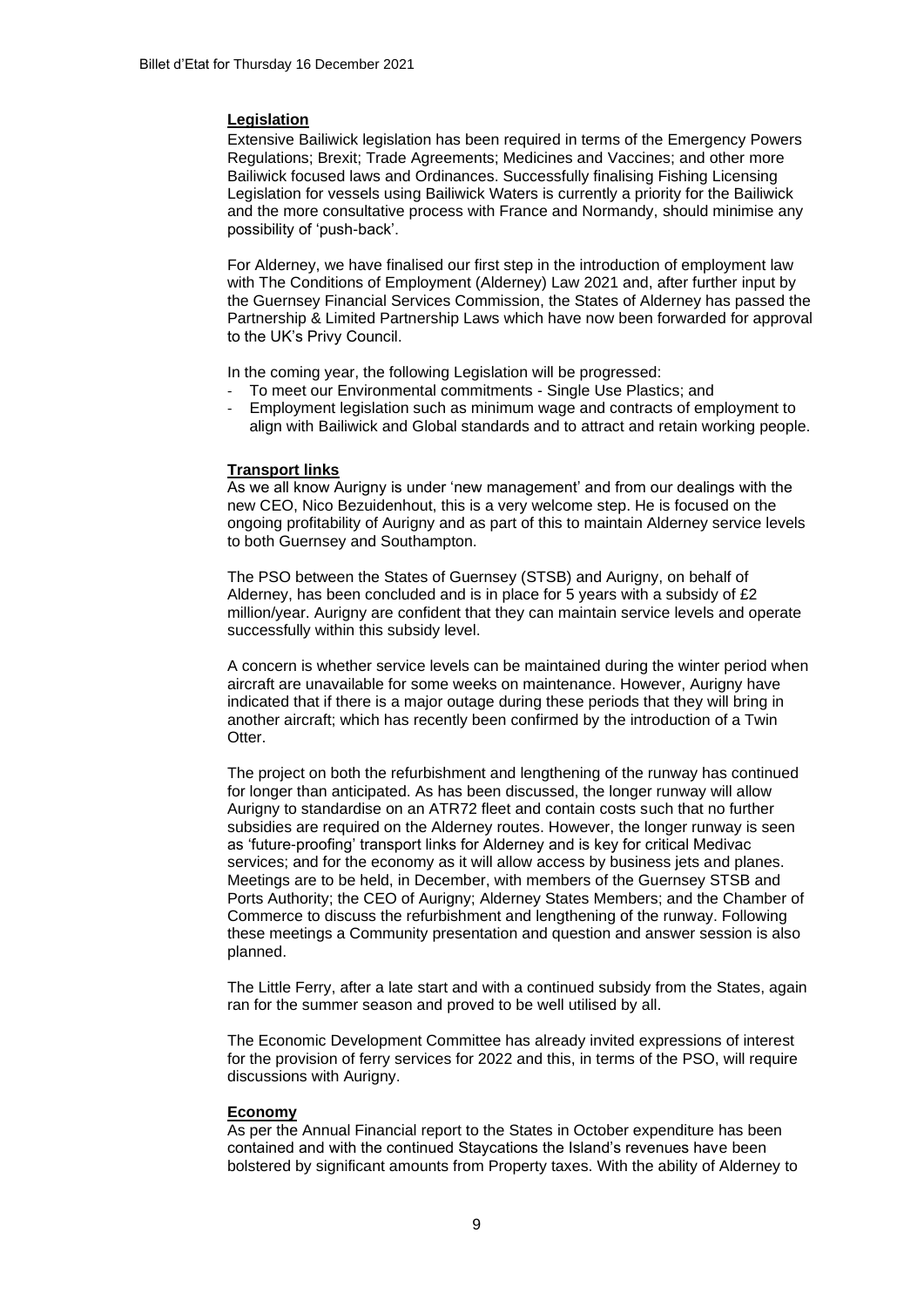now retain the duties it collects, this excess will be held in a General Reserve which would cover the States against a range of risks to its annual expenditure and income. In the hospitality side it is reported that, although there have been many challenges, the sustained visitor numbers has achieved creditable outcomes.

Sadly, the Covid risks facing the Alderney Week team and insufficient volunteers meant that Alderney week was cancelled. In addition, similar risks also meant that the Hill Climb and related events were also cancelled.

The Tourist office has done an excellent job with the continued development of the visitor experience at the Nunnery; opening up the Odeon and, together with the Alderney Wildlife Trust and the Alderney Bird Observatory, have provided many themes of interest for our visitors. They are working on the production of a dateless visitor brochure and digital marketing for the forthcoming season.

#### **Guernsey Relations**

We were delighted to welcome so many of our Guernsey Committees and colleagues to Alderney in the last year.

In June the Chief Minister, Deputy Peter Ferbrache met with Members to discuss several common goals on the political level; and this was followed by a public engagement session in the Island Hall.

Guernsey Committees of Economic Development; Health & Social Care; Education, Sport & Culture; and the President of Overseas Aid & Development Commission visited the Island to get a better understanding of our Island; to discuss areas where we can work together to progress Alderney and Bailiwick issues; and to strengthen relationships between the islands during these challenging times. A number of deputies and Committee Presidents have been interviewed, and have talked on Quay FM, the Island Community radio.

Deputy Mark Helyar, the Alderney representative of Guernsey Policy and Resources, has visited the Island on a number of occasions and has met with States Members, the Chamber of Commerce and the Community. It is also encouraging that he, like many other people from Guernsey, has bought a house in Alderney.

#### **Alderney Issues**

#### **Community Issues**

**The Connaught Care Home** – approval of funds for the extension to the Connaught has been agreed and it is planned that it will be occupied in the latter half of next year. Costs for the extension have escalated based on a conceptual estimate and Covid supply related impacts.

**World War 2 and Holocaust Project** - During the year we have engaged with Lord Pickles and the envoy for the International Holocaust Remembrance Alliance (IHRA) Dr. Gilly Carr on World War 2 and Holocaust issues. The Island has compiled a questionnaire to assess the Community's opinions on these issues.

**Community Sports Facilities** – the Alderney Sports Foundation are to be thanked for their proposal and justification for an education and community use swimming pool and Sports Hall. Meetings will be held with the Guernsey Education Committee to determine the strategy to advance the project.

**Marina** – following Covid delays and a poor start the States is in preliminary discussions with an interested party to advance this project.

**Communication** - The States continues with its campaign to improve communications and openness, such as, media briefings and relevant press releases; and member 'Surgeries' - thanks to Annie Burgess – have been introduced. In other areas, we still have work to do regarding the timely publication of minutes and agendas on the States' website.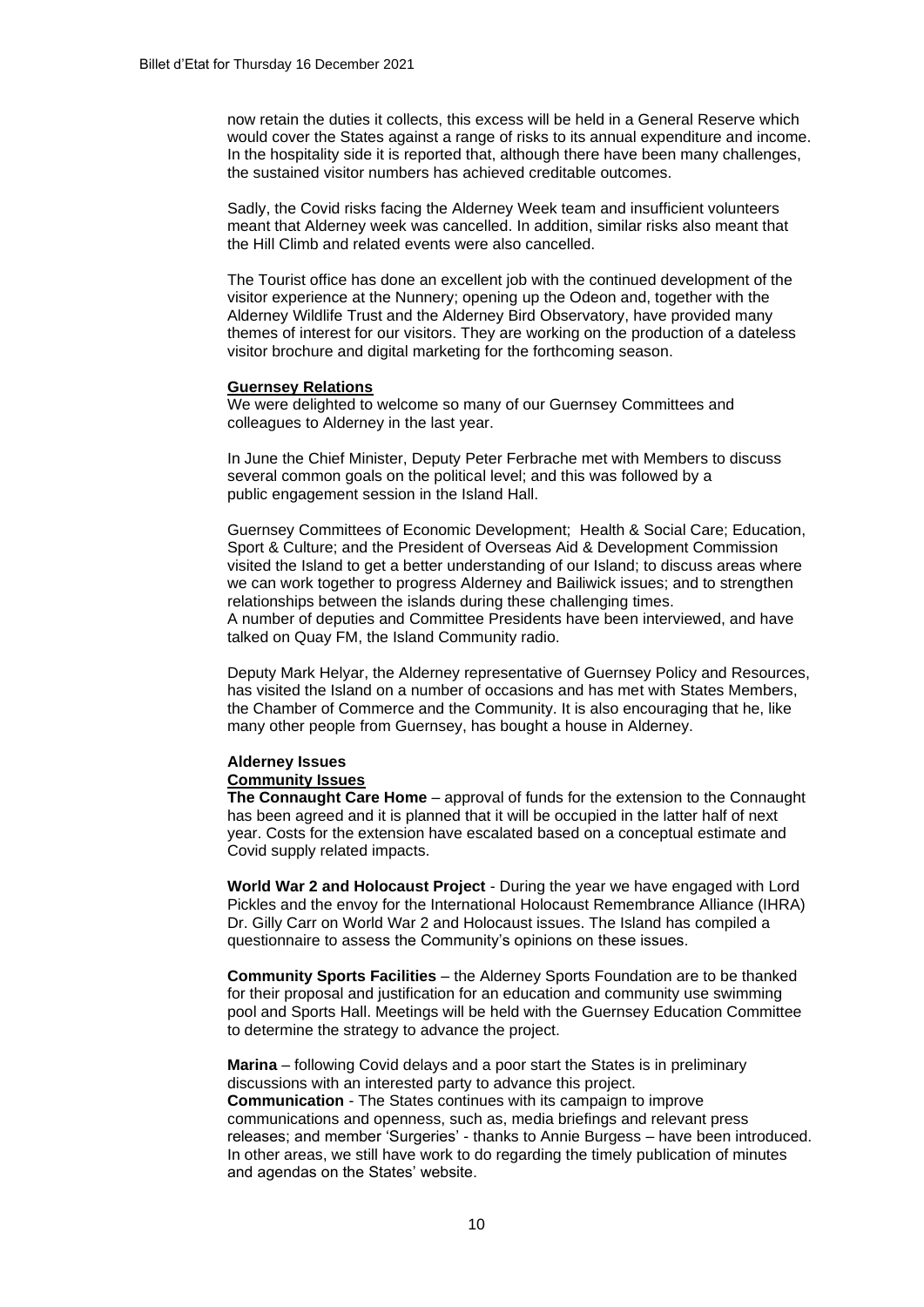In the coming year we intend to trial open Policy and Finance committee meetings and also progress changes to States Rules of Procedures to allow more questions and debate by members.

#### **The Civil Service**

Following last year's departure of the Chief Executive, Andrew Muter, we welcome Ms Kathryn Jones as our new Chief Executive. She is settling in but is faced with many critical issues that need addressing urgently, as well as, focusing on the needs of a fit-for-purpose Alderney Civil Service.

Mrs Liz Maurice has been appointed as Alderney States Treasurer and is to be congratulated and thanked for her hard work in her previous acting role.

The Alderney and Guernsey Joint Working Initiatives have been agreed in terms of where support or shared services can be utilised by the Alderney Civil Service to improve efficiencies and to avoid duplication. The current focus is in the Human Resources area.

The Civil Service is developing policy proposals for:

- Health and Care to discuss with the Guernsey Health and Social Care Committee in the coming year;
- Early years and Nursery Provision an essential service for children and for working families.

#### **Working Groups**

To offset the limited civil service staff various States Member working groups have been set up, with delegated responsibilities, determined by agreed terms of reference. The Group membership also includes non-States members to utilise the expertise on the Island.

- **The Island Plan Group** key to setting policy/objectives, strategy and priorities for the States and the Civil Service;
- **Good Governance Group** reviewing the current government system to assess potential changes to make the States more effective and responsive as a government;
- **The Energy Group** considering renewable energy options; reducing our carbon footprint; sustainability; and cost minimisation.
- The Housing Group considering requirements and opportunities for Care Home infrastructure; sheltered housing; affordable housing for our younger demographics; and in conjunction with the Alderney Housing Association – social and essential worker housing. The Group will also consider the use of States assets of land and its existing building stock.

The amount of critical work that needs to be progressed, and the limited time to progress them, will require the States and the Civil Service to engage with professional service providers not only to execute projects but also to assist in the development and implementation of Strategies and action plans.

#### **Conclusion**

In conclusion I would like to thank

- The Bailiwicks' Public Health and Guernsey's Civil Service, including the Police and Border Agencies, and all their staff for their hard work and dedication over many months.
- Staff and volunteers of the Island Medical Centre; the Mignot Hospital; and the Alderney Civil Service, Ambulance Service, and the Welcome teams.
- My colleagues for their hard work and support throughout this challenging year;

Looking ahead to next year we need to continue: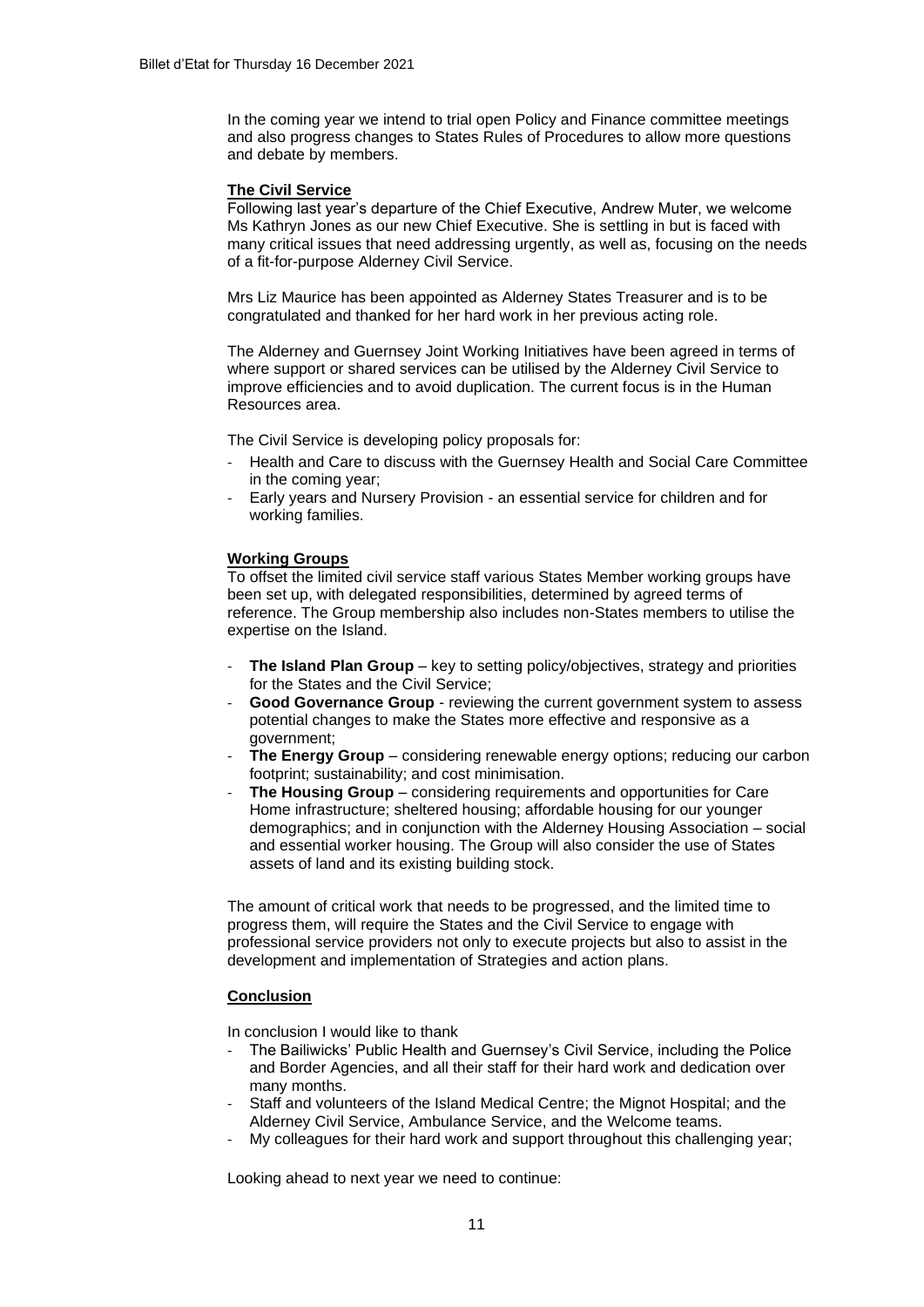- to develop the Island Plan and strategies and action plans to deliver solutions for the priorities of the Island;
- to develop a 'fit-for-purpose civil service to deliver the priorities from the Island Plan.
- to strengthen political and working relationships with Guernsey politicians and the Civil Service."

#### **(ii) Annual Report of the Building and Development Control Committee**

#### **The following report was received from Mr Gentle, Deputy Chairman of the Building and Development Control Committee:-**

"At the turn of the year the 10 current members of the States met to discuss committee membership and it was agreed that the Building and Development Control Committee (BDCC) would have 5 members, which was an excellent decision. Mr Carter and Mr Harris both joined to augment the committee of myself, Mr Snowdon and Ms Burgess.

They have both been invaluable this past year and have adapted very well to their role, showing an excellent grasp of the planning process, a good understanding of the Land Use Plan (LUP)and how to deal with applications.

The first meeting of the year needed to be postponed as a result of entering lockdown and the legal problems of enabling an Open Planning Meeting online were unable to be dealt with in time. Suffice to say that we had caught up before the second scheduled meeting and we will have had seven meetings by the end of this year, along with associated policy meetings where we have dealt amongst other things with progressing the updating of current tree and window policies.

In August the BDCC had the pleasure of visiting our colleagues in Guernsey who serve on the Development & Planning Authority (DPA). We exchanged guidance and thoughts around open planning meetings and greater working together relationships with items such as appeals and housing strategy. Guernsey's DPA committee will hopefully visit us in the new year to progress areas of common interest on the political level.

For 2021, at the time of writing, the Committee had dealt with 129 applications, with the final meeting of the year to come. In 2020 there were 137.

The full LUP was a long and complex process consisting of over four years work, two public inquiries, two call for sites, the creation of and consultation on five different areas of policy, Vision, Housing, Economic Development, and both Built and Natural Environment, along with numerous workshops into all these strands. It is a Plan that consistently helps get over short term solutions with a longer-term view. The current plan covers the 5-year period up until March 2023, with a longer-term vision of 20 years establishing aspirations for the Island. Work has started on the review which will continue throughout 2022. The introduction of Sites of Special Scientific Interest which can protect the habitat, the geology, the archaeology, and generally anything underground and is a conservation designation will be part of that review.

While the current planning application process in Alderney is not without its flaws, its aim has always been to enable the public to see the decision-making process transparently and have their say through Open Planning Meetings. So, using the LUP in conjunction with the Open Planning Meetings hopefully allows people to see that decisions are made rationally and fairly. We are a policy driven committee, but as in all things in life, there are occasions when a party is not happy with a decision taken. The meetings are as open and consultative as reasonably possible, providing a forum for third parties to input their views and concerns.

There have been occasions in the past where somebody has made representation against particular plans but they are not directly affected.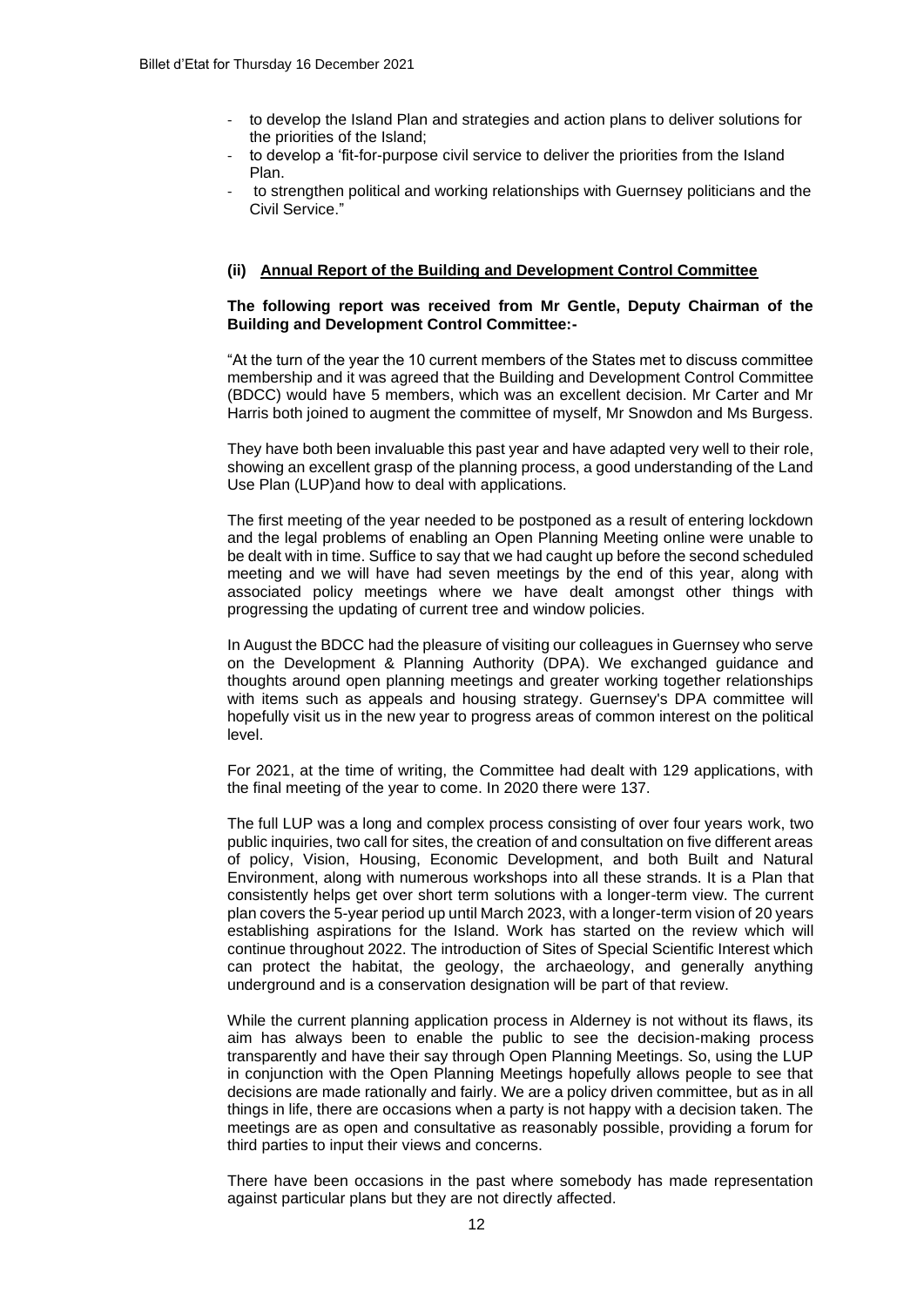Third party appeals, while perhaps bringing some additional opportunities for aggrieved neighbours to formally object to an application or a decision, have been discussed and it is the view of the current committee that it could bring some potentially adverse consequences.

We believe that a third-party appeal process could be susceptible to misuse, as it would allow potentially frivolous objections not based on material planning considerations, or even vexatious objections. Spending time and money on these types of appeals would be wrong.

On a larger scale, the increased costs of defending appeals and the delays to construction has the possibility to not only affect private residential, commercial and industrial development, but also infrastructure developments, bringing wider economic and social implications which affect islanders' lives.

It is a tricky balancing act. What is in the best interests of the island?

Unless a third party right of appeal can be filtered swiftly at the outset to weed out inappropriate, without merit, or malicious appeals or there is a fast-track way of dealing with them, we remain concerned that they will surely extend the whole planning process to unacceptable timelines that will do nothing for our economy and the wider construction industry.

That said though the appeal process still needs changing and dialogue has been opened, and is ongoing, with relevant authorities in Guernsey both on a political and civil service level as part of the Working Together initiative.

I would like to thank all members of the Committee, the Planning Officer Ms Roberts, Mr Llewellyn for when he stepped in to assist, and last but certainly not least our secretary Mrs Baines. It remains for me to say that I hope that everybody has a good Christmas."

#### **(iii) Annual Report of the General Services Committee**

#### **The following report was received from Mr Kelly, Chairman of the General Services Committee:-**

"This has been a busy year for the General Service Committee in both new projects, combating challenges that have arisen and undertaking reviews of some of the services that the States as a government provide. All of these have been undertaken under the constant added factor of the pandemic.

I will firstly deal with the combined Fire and Rescue and Ambulance Service. I am grateful to all the members of service be they volunteers, the part time maintenance employee and the supposedly part time lead staff of both 'arms' of the Service (Messrs Gaudion and McLean). I say supposedly part time as both work beyond their allocated hours to supply the essential service for which the committee is extremely grateful.

At present the Fire and Rescue service consists of 10 operational Firefighters and 2 prospective crew members who are undergoing training which is scheduled to be completed by the end of November.

On 1st October, Crew Commander Letitia Flatres completed 20 years of service with the Alderney Fire Brigade and will be presented with the 'Fire Services Long Service and Good Conduct Medal'. A total of 4 crew members currently serving have completed in excess of 20 years and have been awarded that medal. This is testament to the commitment of the volunteers for which the community should be grateful, the service responding to 20 calls so far this year.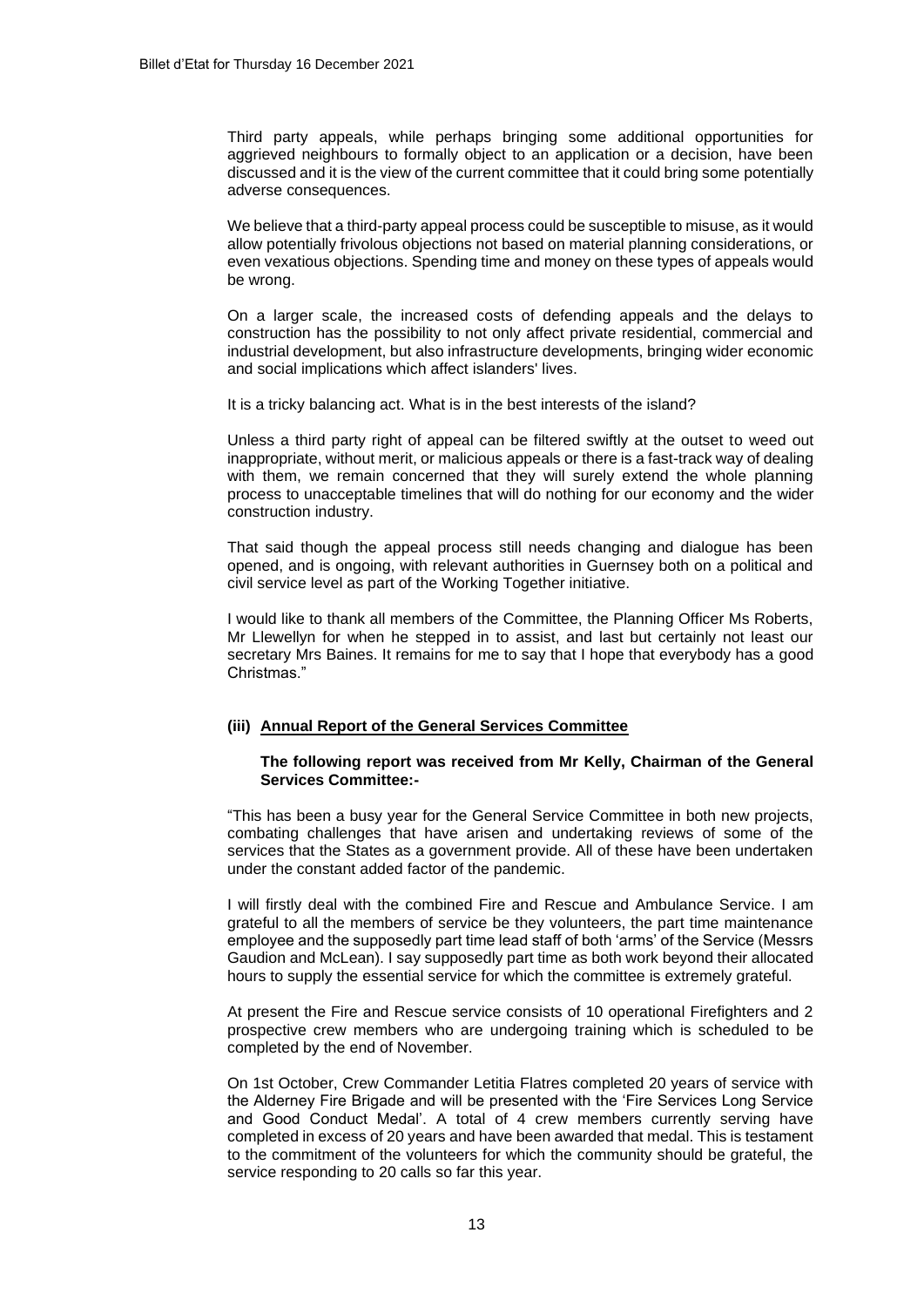The Ambulance 'wing' has a total of eleven volunteers, three of whom are off island pursuing careers in the medical profession and provide voluntary cover when they are home on leave. Two of the volunteers provide dual cover for both Fire and Ambulance services.

All 'In house' training is provided by the Mr. McLean and all crew have completed the 'First Response Emergency Care, (FREC) Level 3 Course which was delivered by Training Officers from Guernsey Ambulance and Rescue. Six of the crew will have completed FREC level 4 by the end of 2021.

To the end of October, the service has carried out a total of 250 calls for assistance 136 being the number of responses to 999 calls and 114 for local transport and Medevac moves.

In October of this year, as a result of a request from this Committee, Joe Garcia MBE and Cathryn James QAM from the Association of Ambulance Chief Executives conducted a review into the provision of the ambulance service in Alderney. The reviewers interviewed a wide range of stakeholders and presented a comprehensive report which at the time of writing was being considered by this Committee who will report to the Policy and Finance Committee with recommendations.

Finally in relation to these services on behalf of the Committee I would like to thank all volunteers in both Services for their commitment and dedication, to their families for their support and to the employers who continue to release their staff to provide the vital emergency cover for the Island.

As members will remember, in August this year The States agreed to spend an extra £737,000 to complete the extension of Connaught Care Home to finish the final phase of the project, which will see extra accommodation and supporting rooms added to the building. The works were originally budgeted at £1,290,000, which was approved at a meeting in March 2020 and then by Guernsey's Policy and Resources Committee. However, this was based on a 'best estimate' at the time and unfortunately due to the impacts of Brexit and the coronavirus pandemic costs were affected, taking the overall total budget to £2,617,000. (£190,000 for the loft, £400,000 for the substructure and £2,027,000 for the work above ground). The work on the extension is continuing on time and although this is a GSC project I am grateful for the help of my colleague Mr. Gentle who although not a member of GSC has continued to be the elected member responsible for the project continuing from 2020 when he was a GSC member.

As part of our continuing drive to ensure the island's heritage is preserved, I am pleased to report that with the enormous help of the Alderney Society and one of its visiting members the grounds inside Fort Doyle and its surrounding area have been 'refurbished' with this Committee offering financial assistance for this project. In addition to preserving the heritage aspect it also provides an added tourist attraction in the same way as The Nunnery and Odeon. The latter being refurbished again by volunteers for which I and my colleagues are grateful.

In addition to help provided by the Aldeney Society we are fortunate that the island has an active Wildlife Trust whose volunteers help to maintain and conserve the islands wildlife and environment and maintain our RAMSAR site. Their help and advice is invaluable.

The internal part of Fort Doyle is still being leased to the Alderney Boxing Club and internal decoration and refurbishment works to the building and toilet have also been approved.

Improvement works to the Nunnery Heritage Site have been successfully undertaken with a new roof to the Carriage Store and the removal of the Sunroom. Further archaeological digs are scheduled for next year. The tenancy agreement between the Alderney Bird Observatory and the States was terminated in May of this year and following the notice period members of Policy and Finance Committee have been tasked with finding suitable tenants for the residential part of the site.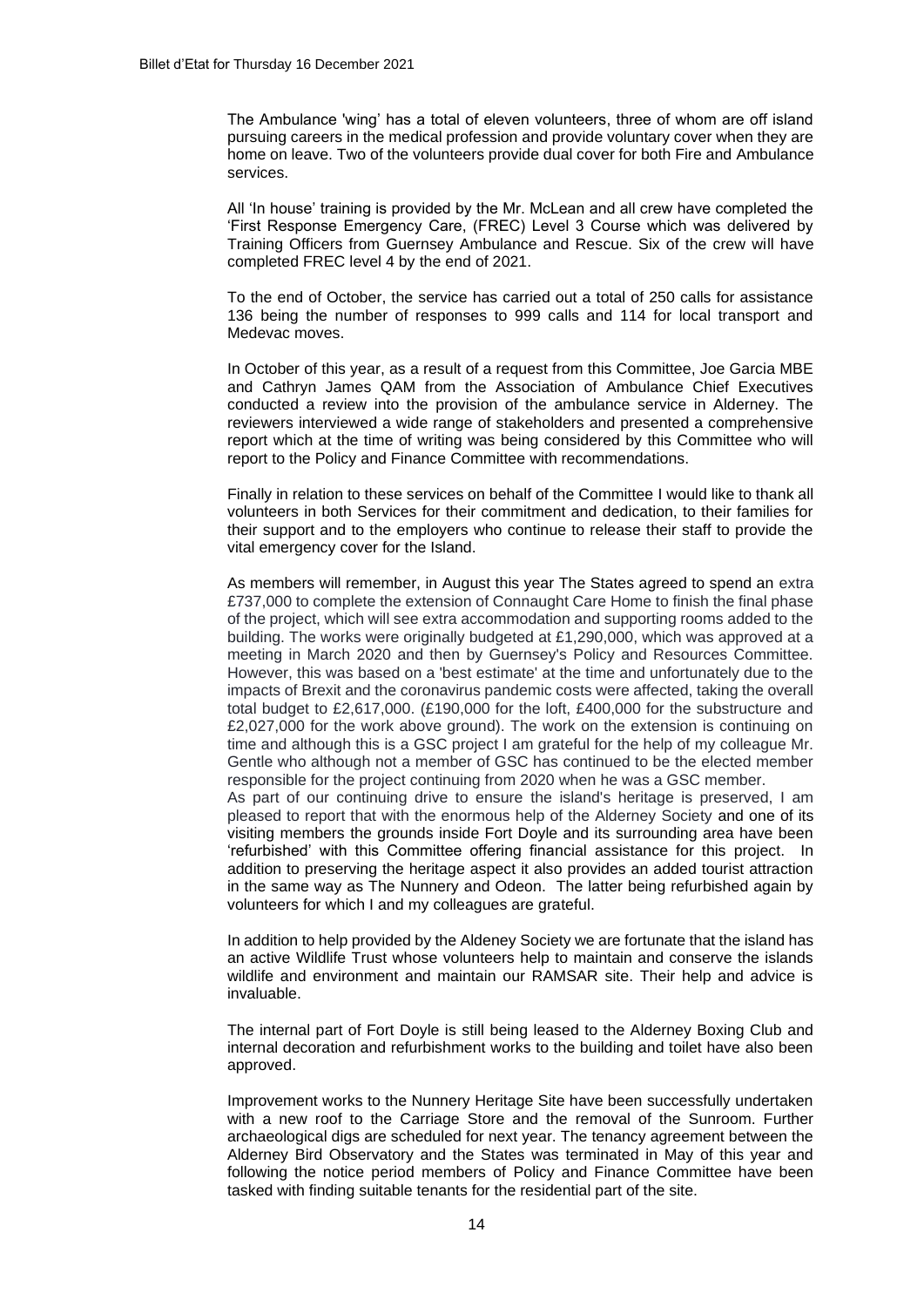In relation to States properties a scheduled program of works has been approved for energy efficiency improvements to States properties over the next few years. Public buildings will be having all lighting changed to energy efficient replacements which will significantly reduce operational energy costs and lower our carbon footprint. The Island Hall kitchen is now fully operational, and we hope to see the facility hired on a more regular basis as a revenue stream for the States of Alderney I am grateful for the assistance of the small group of people who offered their services to advise on how to improve the facility.

The States Works Dept continues with road remedial work whilst a suitable programme of works is being defined. During November a States of Guernsey highways manager visited Alderney to review identified priority roads and provide some guidance to enable the States to appoint a suitable contractor. A third party has also visited Alderney and submitted their assessment earlier this month, which was also delayed due to the Pandemic restrictions. Due to the size of the contract the procurement process will begin shortly with works expected to start in 2022.

Access Improvements at the railway station and various locations around the Island have been completed with further improvements being scoped for 2022. The various sewerage screening systems that have been integrated into the network in 2021 to remove plastics and other non-biodegradable materials have enabled the States Works Department to capture pollutants before entering the sea. Screening requirements are being incorporated into the Sewerage Programme (which incorporates Mouriaux to Platte Saline) as on further investigation the first solution proposed for Fort Doyle was not going to deliver the proposed benefits.

It has been a busy year for the waste and recycling department. An increase in house sales and a busy tourism season has meant a significant increase in the volume of waste and recycling requiring processing. Although this has put an added strain on the department, we have been able to remain on budget by making efficiencies elsewhere. Furthermore, additional protocols on exporting waste have led to an increase in administrative demands. Works to improve the islands waste facility at the Impot continue. 130 cars have been exported in 2021 and various other waste which has accumulated over many decades have been processed and exported.

It has been a very productive year for the Water Board Capital Projects with a number of completed distribution phases. La Heche - additional section, Little Street,Venelle du Val du Sud, Simons Place at the time of writing two further phases underway and Stoney Lane Improvements to the water infrastructure have progressed better than anticipated in 2021. A full audit of the filtration plant was undertaken and I am pleased to report that the plant was in as good a condition as when it was installed. A new water catchment strategy has resulted in less expenditure on pumping costs. It has also meant PFOS levels in the water are almost non-existent and are significantly below the Tier 3 UK Drinking Water Inspectorate Guideline Values for the first time since records on sampling PFOS levels in Alderney began.

Digital mapping of the Water Boards infrastructure is underway. Currently there are minimal records available, however digital mapping will improve project planning, the availability of supply, emergency diversion of water and recording keeping. I am grateful to Alderney Electricity for their co-operation of in the sharing of mapping information.

An order for an additional automatic chlorination system has been placed. This is to replace the current manual dosing system which has come to the end of its life and is inefficient to run. The new state-of art system will automate the manufacture of chlorine on site and is the most energy system out there. It is also a move to mirror Guernsey Water systems which will greatly improve continuity for Alderney Water and enable us to combine servicing contracts and have access to a large supply of critical spares at ease.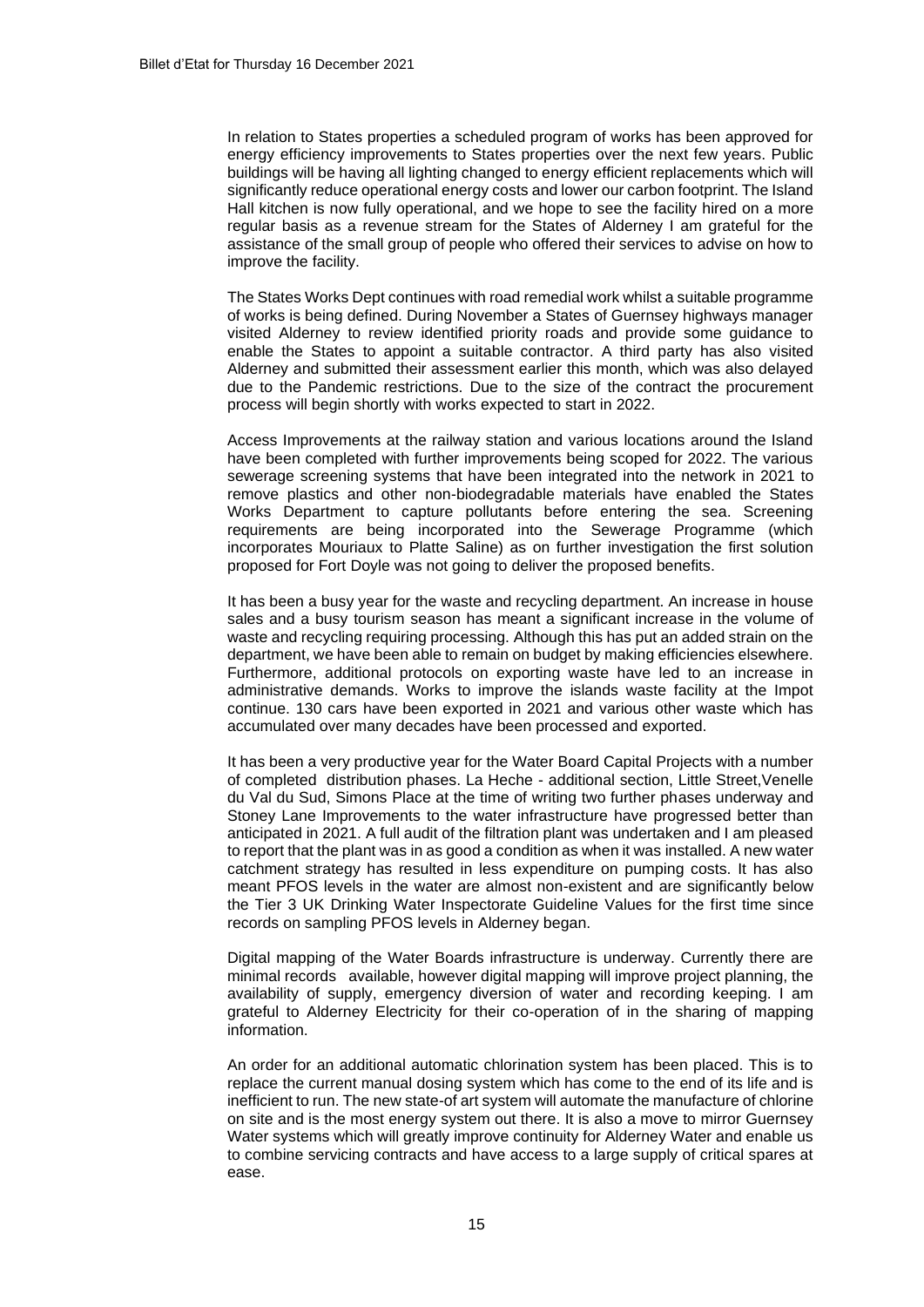The water board team have been undertaking scheduled maintenance in house, which was previously reliant on external maintenance contracts. Efficiency's similar to this will continue next year and the closer working relationship with Guernsey Water will allow us to integrate new systems to mirror theirs. This will make us less reliable on expensive UK contracts.

Again, due to the ongoing global pandemic it has been a challenging year for all the Harbour Staff. Whilst key services have been maintained, the added responsibilities have stretched the Harbour team. Additional duties added to the role of harbour staff, have included extended watch keeping hours to allow increased policing of borders whilst travel restrictions were in place and the staffing of a patrol vessel to repel unexpected vessels from countries outside of permitted travel zones.

In addition the harbour staff have been tasked with liaising with the welcome team and Covid taxi boat to ensure safe transition of personnel from isolation mooring to the welcome centre. Prior to the loosening of the border restrictions on the 1st of July the passenger waiting room was retrofitted to house a welcome/processing centre to allow visiting yachtsmen to comply with Covid protocol and be permitted to travel within the Bailiwick unhindered. Whilst this generally worked efficiently with over 700 people being processed, it is a very laborious process which requires a tremendous amount of administration and organization to implement.

These additional duties have inevitably had an impact on expenditure due to the work undertaken by staff being non-revenue raising. Indeed, it was also necessary to draft in more personnel at times to make sure that these duties could be carried out effectively to protect the community from the Covid 19 virus for as long as possible. Despite the implementation of processes to allow the visiting of "blue channel" travellers, it has still been a quiet year regarding visiting yachts.

The States took possession of the new Sennebogen Harbour Mobile Crane at the end of January. However, it was not commissioned for use until several weeks later due to the relevant travel permissions for the assembly engineers being difficult to obtain during the second lockdown. However, in July an electrical fault caused by an error during its construction, the crane was rendered unusable for a period of 2 weeks. Whilst the fault was being traced and repaired, a temporary machine was imported from Jersey to carry out the discharge of essential cargo from the MV Trinity. The States are at present liaising with the Crown Law Officers about compensation from the manufacturers and their agents.

The old crane was sold to a buyer in London and shipped to Poole. The option of keeping this as a spare was debated by the Committee and in view of the cost of refurbishing the machine together with the sum obtained from its sale, it was decided that selling the machine was the better choice. The Harbour Authority once again undertook the running of the water taxi service which started on Good Friday as usual and ceased at the end of September. Expressions of interest have been sought for a third party to carry out the service from 2022 and beyond.

At the request of this Committee, Guernsey's Harbourmaster Captain David Barker was tasked to undertake a peer review of the harbour operations. This was carried out over a two-day period in October, with the results due to be presented to the committee before the end of the year.

In addition to that review the Harbour Authority was audited by the Department of Transport (DFT- UK). The audit covered port security and the international shipping and port security plan (ISPS). At the time of writing I await sight of that audit.

In November of last year the then GSC took the decision that due to issues with the pile structure of the pontoon, for this year's season the dinghy pontoon would be shortened. Unfortunately, this system failed, causing the whole of the pontoon to be removed pending further work. Subsequent to this work the full pontoon system was able to be re-installed. However, to try and prevent a repeat of this, the Committee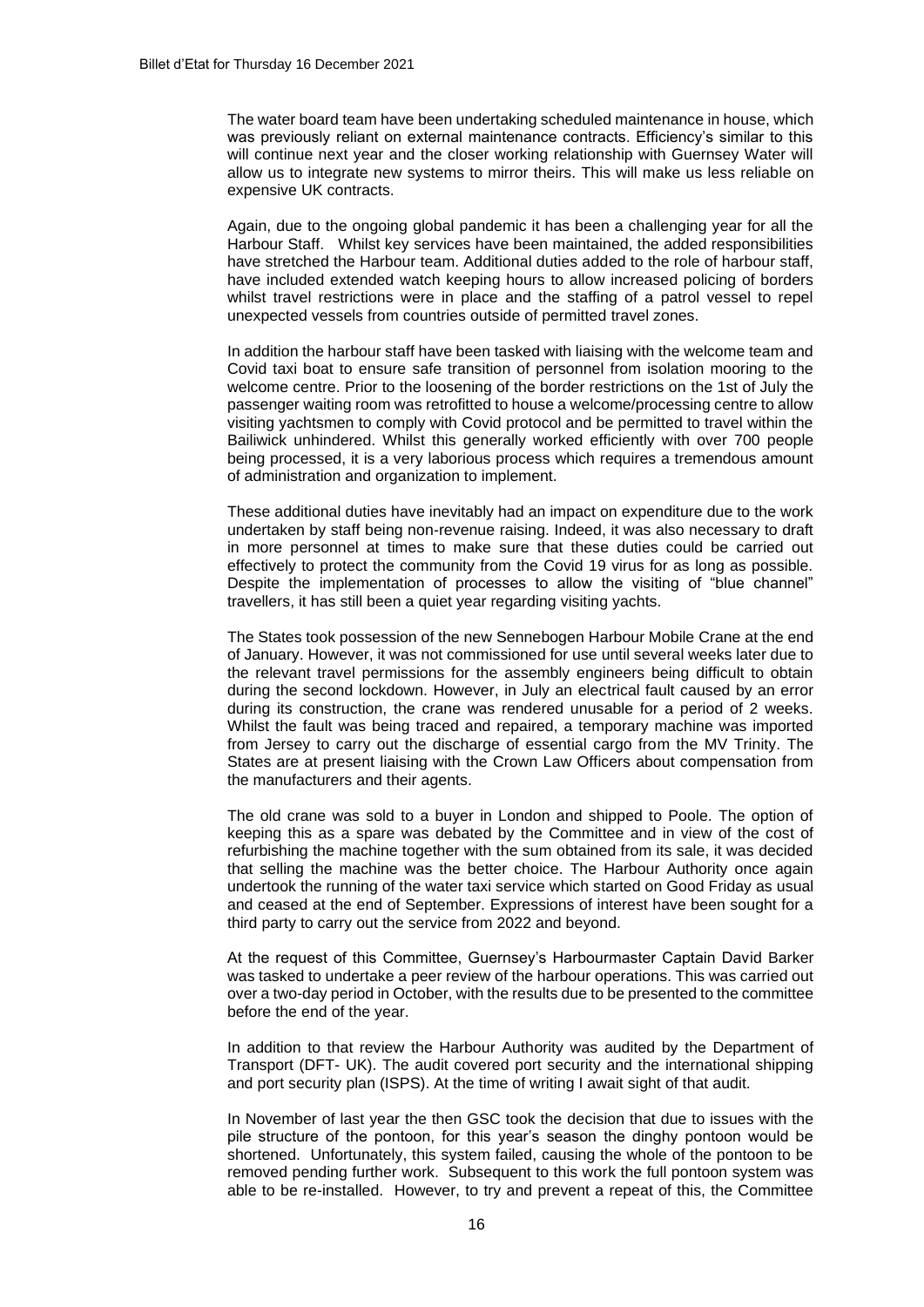have commissioned a full structural survey in order that any remedial work can be carried out prior to the 2022 season. However, it must be stressed that the pontoon is purely for tenders of visiting yachts and not for larger craft.

Prior to the outbreak of the pandemic, the RNLI had expressed an interest in joint funding with The States a new multi-purpose pontoon that would enable them to moor a different class of lifeboat alongside the quay, provide space for visiting dinghies and larger commercial craft such as the twelve-passenger ferry. As part of their planning the Institute commissioned a study by marine engineers. However, the subsequent findings of the study into this potential joint venture ended, due to the harbours unfavorable wave climate. Fortunately, the documentation provided by these engineers has been handed over to the States of Alderney. A second engineering firm has been appointed to carry out an additional feasibility study on behalf of the States of Alderney. A paper to include options and costings and advice on how best to go ahead will be presented to GSC for consideration once it has been received.

May I conclude by saying a huge thank-you to my fellow committee members for their help and co-operation this year, to the civil servants who have aided the committee, for their endeavors and patience and to the many volunteers who have worked hard helping the committee in providing the services to the island. I wish you all a Happy Christmas and health and happiness for 2022."

#### **Item VIII Intellectual Property Regulations**

#### **The following letter was received from Mr Bill Abel, Chairman of the Policy and Finance Committee:-**

"The Bailiwick wide Intellectual Property (IP) regulations and a Copyright Ordinance and Regulations (listed below) were urgently enacted to comply with the UK timescales in order to extend various international IP conventions to the Bailiwick, to enable the Bailiwick to accede to Free Trade Agreements in relation to IP to the extent that may be necessary.

- [The European Union \(Performers' Rights\) \(WPPT\) \(Brexit\) \(Bailiwick of Guernsey\)](https://www.guernseylegalresources.gg/CHttpHandler.ashx?documentid=81670)  [Regulations, 2020](https://www.guernseylegalresources.gg/CHttpHandler.ashx?documentid=81670)
- [The European Union \(Copyright\) \(Marrakesh Treaty\) \(Brexit\) \(Bailiwick of](https://www.guernseylegalresources.gg/CHttpHandler.ashx?documentid=81480)  [Guernsey\) Regulations, 2020](https://www.guernseylegalresources.gg/CHttpHandler.ashx?documentid=81480)
- [The European Union \(Patent Co-operation Treaty\) \(Brexit\) \(Bailiwick of Guernsey\)](https://www.guernseylegalresources.gg/CHttpHandler.ashx?documentid=81669)  [Regulations, 2020](https://www.guernseylegalresources.gg/CHttpHandler.ashx?documentid=81669)
- [The European Union \(Registered Designs\) \(Hague Agreement\) \(Brexit\) \(Bailiwick](https://www.guernseylegalresources.gg/CHttpHandler.ashx?documentid=81671)  [of Guernsey\) Regulations, 2020](https://www.guernseylegalresources.gg/CHttpHandler.ashx?documentid=81671)
- [The Copyright \(Bailiwick of Guernsey\) \(Amendment\) Ordinance, 2021](https://www.guernseylegalresources.gg/CHttpHandler.ashx?documentid=82208)
- [The Copyright \(Prescribed Libraries, Archives, Museums and Galleries](https://www.guernseylegalresources.gg/CHttpHandler.ashx?documentid=82211) and [Copying of Copyright Material\) \(Bailiwick of Guernsey\) Regulations, 2021](https://www.guernseylegalresources.gg/CHttpHandler.ashx?documentid=82211)

The regulations are all quite short as they amend existing Bailiwick wide IP legislation to ensure that it meets the requirements of the respective treaties.

In accordance with s.11(1) of the European Union (Brexit) (Bailiwick of Guernsey) Law, 2018, (the Law) where Brexit regulations are made by the Policy & Resource Committee, they need to be laid before the States of Deliberation, but do not need to be laid before the States of Alderney or Chief Pleas of Sark, even if they have effect there.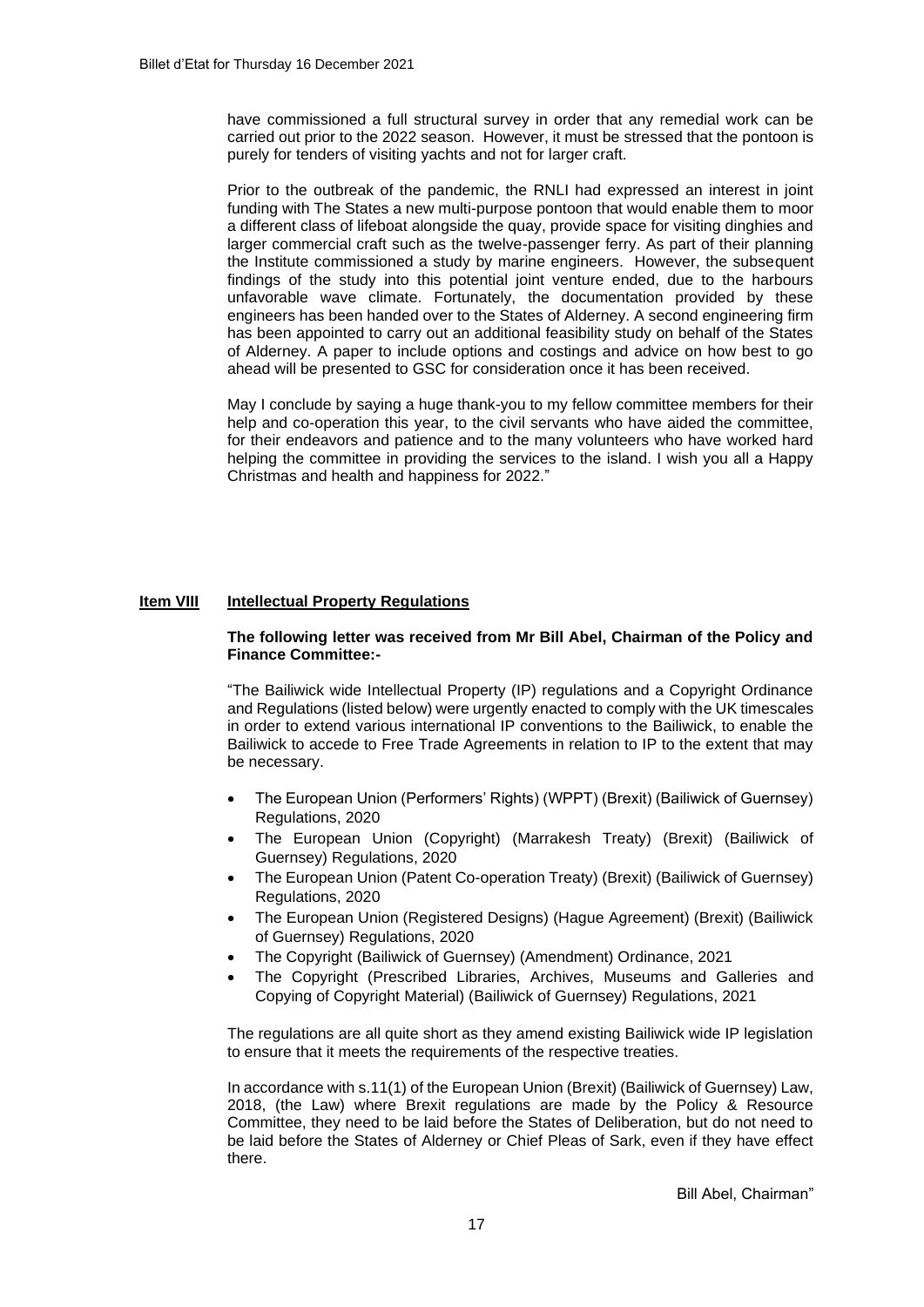**The States of Alderney is asked to note:**

- **The European Union (Performers' Rights) (WPPT) (Brexit) (Bailiwick of [Guernsey\) Regulations, 2020](https://www.guernseylegalresources.gg/CHttpHandler.ashx?documentid=81670)**
- **[The European Union \(Copyright\) \(Marrakesh Treaty\) \(Brexit\) \(Bailiwick of](https://www.guernseylegalresources.gg/CHttpHandler.ashx?documentid=81480)  [Guernsey\) Regulations, 2020](https://www.guernseylegalresources.gg/CHttpHandler.ashx?documentid=81480)**
- **[The European Union \(Patent Co-operation Treaty\) \(Brexit\) \(Bailiwick of](https://www.guernseylegalresources.gg/CHttpHandler.ashx?documentid=81669)  [Guernsey\) Regulations, 2020](https://www.guernseylegalresources.gg/CHttpHandler.ashx?documentid=81669)**
- **[The European Union \(Registered Designs\) \(Hague Agreement\) \(Brexit\)](https://www.guernseylegalresources.gg/CHttpHandler.ashx?documentid=81671)  [\(Bailiwick of Guernsey\) Regulations, 2020](https://www.guernseylegalresources.gg/CHttpHandler.ashx?documentid=81671)**
- **[The Copyright \(Bailiwick of Guernsey\) \(Amendment\) Ordinance, 2021](https://www.guernseylegalresources.gg/CHttpHandler.ashx?documentid=82208)**
- **[The Copyright \(Prescribed Libraries, Archives, Museums and Galleries and](https://www.guernseylegalresources.gg/CHttpHandler.ashx?documentid=82211) [Copying of Copyright Material\) \(Bailiwick of Guernsey\) Regulations, 2021](https://www.guernseylegalresources.gg/CHttpHandler.ashx?documentid=82211)**.

#### **Item IX The European Union (Sea Fisheries, etc.) (Brexit) (Bailiwick of Guernsey) (Amendment) (No. 2) Regulations, 2021**

#### **The following letter was received from Mr Bill Abel, Chairman of the Policy and Finance Committee:-**

"The Policy and Resources Committee, in exercise of the powers conferred on it by sections 5(1) and 11 of the European Union (Brexit) (Bailiwick of Guernsey) Law, 2018a, and upon receipt of the certificate required under section 5(3) of that Law, made the European Union (Sea Fisheries, etc.) (Brexit) (Bailiwick of Guernsey) (Amendment) (No.2) Regulations, 2021 on  $1<sup>st</sup>$  November 2021, and they came into force on  $2<sup>nd</sup>$ November 2021.

These Regulations make amendment to the principle Regulations and are made in consequence of the withdrawal of the United Kingdom from the European Union.

The European Union (Sea Fisheries, etc.) (Brexit) (Bailiwick of Guernsey) Regulations,2020 (the principal Regulations) modified and extended the Police Force (Guernsey) Law, 1986 (the 1986 Law) to permit officers of a UK police force or the States of Jersey Police Force to exercise the powers of a Guernsey police officer across the Bailiwick (including their territorial waters). These Regulations state that the modification and extension of the 1986 Law made by the principal Regulations shall apply until 31<sup>st</sup> March 2022.

In accordance with s.11(1) of the European Union (Brexit) (Bailiwick of Guernsey) Law, 2018, (the Law) where Brexit regulations are made by the Policy & Resource Committee, they need to be laid before the States of Deliberation, but do not need to be laid before the States of Alderney or Chief Pleas of Sark, even if they have effect there.

Bill Abel, Chairman"

**The States of Alderney is asked to note "The European Union (Sea Fisheries, etc.) (Brexit) (Bailiwick of Guernsey) (Amendment) (No.2) Regulations, 2021."**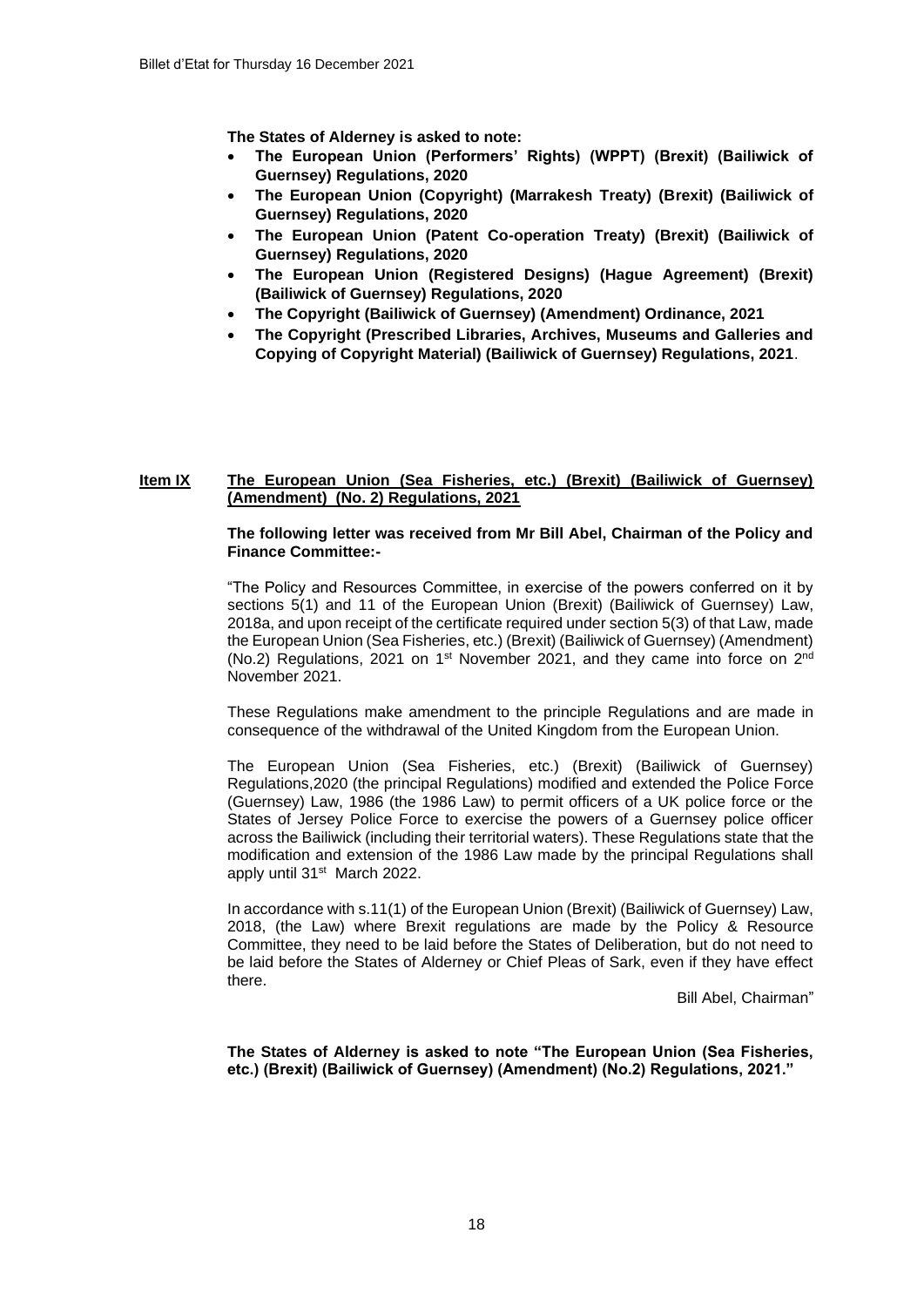#### **Item X Questions and Reports**

#### **The following Report on Environment Policy Objectives 2020-2025 was received from Mr Ian Carter:-**

"In June 2019 the Policy and Finance committee directed staff to develop a set of draft environmental policy objectives. These policy objectives were subsequently developed and approved by States Members in January 2020 and November 2021. In September 2019 the States of Alderney signed the Blue Islands Charter with several other Crown Dependencies and British Overseas Territories. The Charter underpins Alderney's commitment to a range of environmental issues, focussing on controlling the impact of the Island's activities upon the terrestrial and marine environment. The policy objectives outlined provide a strategic framework around which the island can maintain its commitment to the Blue Islands Charter and develop its response to the ongoing issues of worldwide environmental sustainability highlighted at the recent COP 26 conference in Glasgow earlier this year.

#### **Alderney Environment Policy Objectives 2020 - 25**

#### **We will protect and value our environment**

We will do this by protecting the natural environment through conservation, protection, education, sustainable resource use and by improving the built environment, to retain the sense of place, culture and distinctive local identity.

#### **What we will achieve**

As a result of our actions, we will:

- 1. Continue to use and when necessary, update the Island Land Use Plan for the benefit of current and future generations including developing the biodiversity theme initiated under section 5.3.
- 2. Establish our policy on renewable energy, with the intention of creating a more sustainable energy supply with a reduced carbon footprint.
- 3. Decrease the amount of waste we produce, especially plastics and dispose of what we have responsibly and in line with best practice for similar island communities.
- 4. Review options for a more coordinated and consistent Island-wide recycling programme
- 5. Protect land and marine habitats and species of significant conservation value, including establishing and maintaining legal protections
- 6. Continue to improve water quality
- 7. Ensure the values of the Blue Islands Charter are achieved\*

\*Blue Islands Charter

- To control and reduce the negative impacts of the Island's activities on the environment
- To control the risks associated with activities on the Island
- To promote a rationale of continuous environmental improvement
- To factor the environment into every day practices
- To move towards a complete ban on single-use plastic entering the Island and in particular the marine environment.
- To increase knowledge in order to improve and communicate
- To contribute to the development of scientific knowledge with regards to Island Marine Environments
- To support other Islands through open communication and education
- To protect native, terrestrial and marine species and habitats and enhance biodiversity
- To enhance terrestrial and marine natural environments"